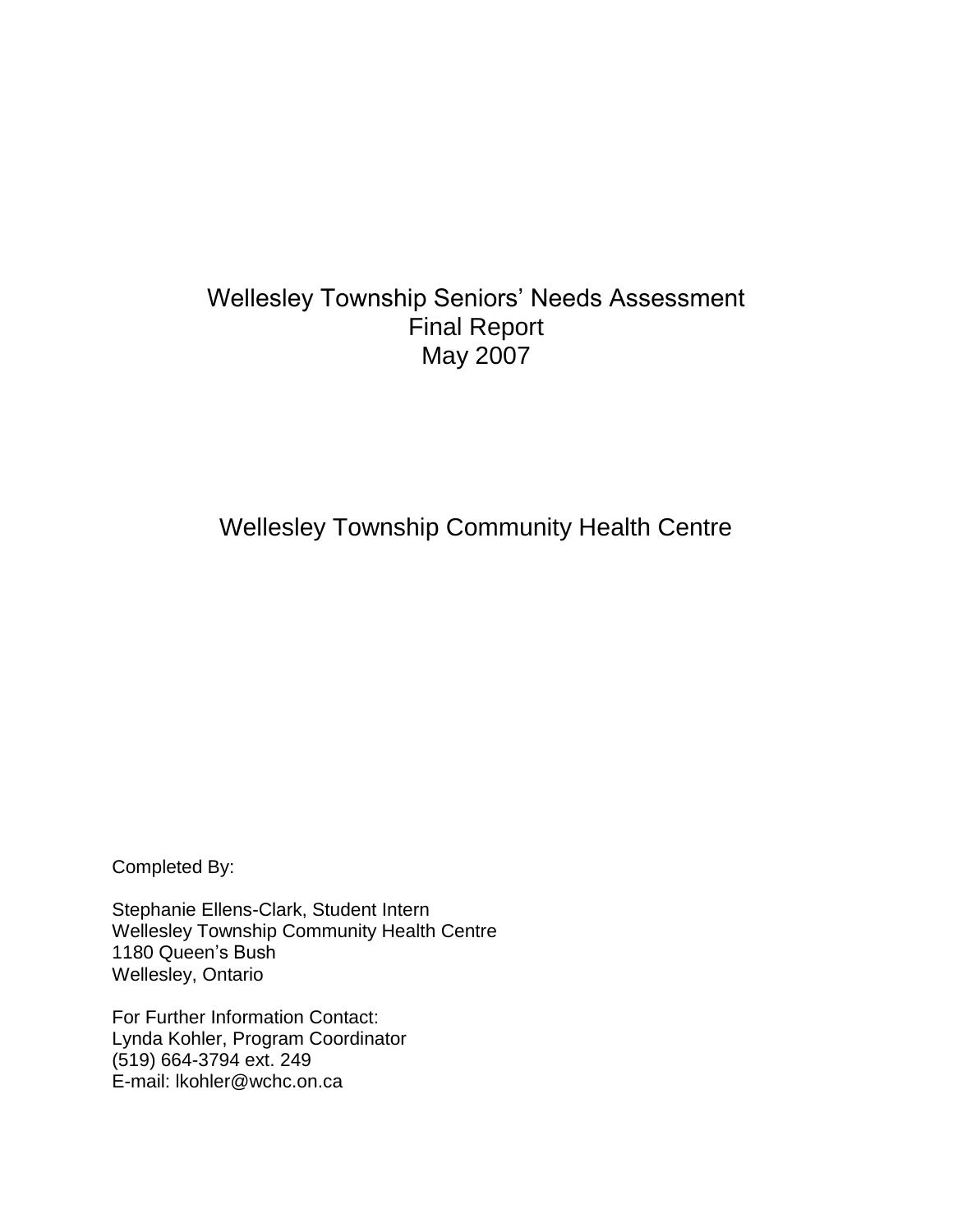# TABLE OF CONTENTS

|     |     | Acknowledgements         |  |  |  |  |
|-----|-----|--------------------------|--|--|--|--|
|     |     | <b>Executive Summary</b> |  |  |  |  |
| 1.0 |     | 5                        |  |  |  |  |
| 2.0 |     |                          |  |  |  |  |
| 3.0 |     |                          |  |  |  |  |
|     | 3.1 |                          |  |  |  |  |
|     | 3.2 |                          |  |  |  |  |
| 4.0 |     |                          |  |  |  |  |
|     | 5.1 |                          |  |  |  |  |
|     | 5.2 |                          |  |  |  |  |
|     | 5.3 |                          |  |  |  |  |
|     | 5.4 |                          |  |  |  |  |
|     | 5.5 |                          |  |  |  |  |
|     | 5.6 |                          |  |  |  |  |
|     | 5.7 |                          |  |  |  |  |
|     | 5.8 |                          |  |  |  |  |
|     | 5.9 |                          |  |  |  |  |
| 5.0 |     | 33                       |  |  |  |  |
| 6.0 |     |                          |  |  |  |  |
| 7.0 | 41  |                          |  |  |  |  |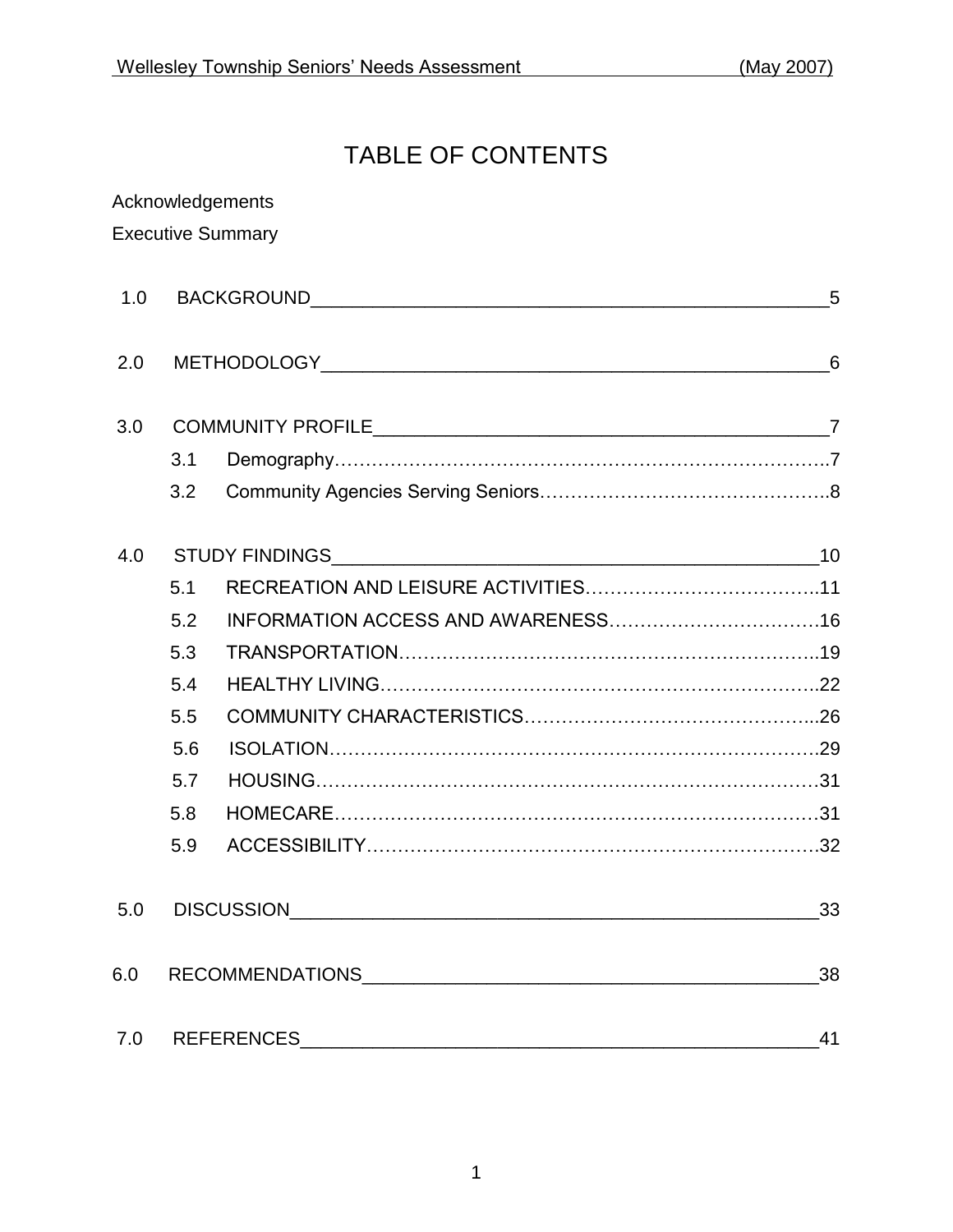# ACKNOWLEDGEMENTS

We would like to thank Wellesley Township Health Centre staff that contributed their time and energy to guide and provide support for this project. Specifically we would like to thank Karla Wilker, Health Promoter and Lynda Kohler, Program Coordinator.

Special thanks to Dina Etmanskie from the Social Planning Council of Cambridge and North Dumfries who provided guidance and insight into the research process and analysis of the findings.

Interviews were conducted with many local stakeholders, community members and service agency staff. We would like to thank all those who participated for taking the time to be a part of this study.

Community focus groups were successful because of the assistance we had from community group leaders who offered us space and a forum to conduct the focus groups. We would like to thank the following individuals and organizations for their assistance:

Mae Baer Community Care Concepts Anne Fowler Marg Hergott Linwood Congregate Dining Group Pondview Residents St. Clements Exercise Group St. Clements Golden Age Club The Women's Institute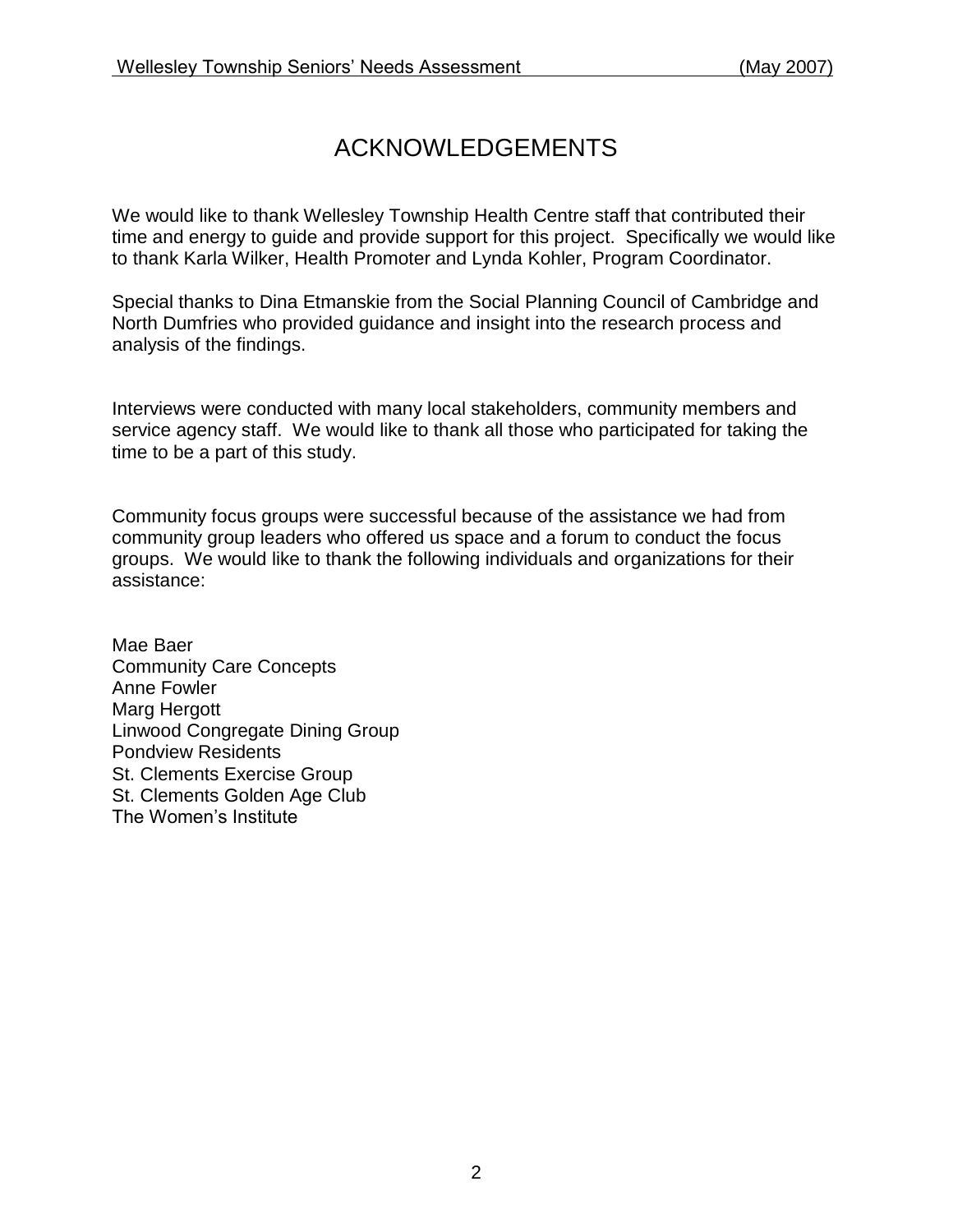# EXECUTIVE SUMMARY

A total of 119 seniors from the Wellesley Township Community Health Centre's catchment area<sup>1</sup> have been consulted to gain insights into the needs and strengths of seniors in Wellesley Township. The methods of collecting information for this assessment included in-depth interviews with stakeholders, focus groups and a second round of interviews with community members. Analysis of the results was completed and six main theme areas emerged from the data. These include (1) Recreation and Leisure Activities; (2) Information Access and Awareness; (3) Transportation; (4) Healthy Living; (5) Community Characteristics; and, (6) Isolation. Findings from the major themes will be highlighted.

#### **Recreation and Leisure Activities:**

Although a few respondents explained they had plenty of things to do, an overwhelming majority mentioned a lack of recreational and leisure activities or dreamed of a community with more activities. One respondent said "it's kind of dull sometimes…there's not a lot to do especially in the winter months." Many creative ideas surfaced of possible ways to expand community activities. Some examples include the need for a drop-in centre or place to socialize, more computer lessons, and bus trips to plays, shopping and restaurants. Suggestions were also made as to how activities should be designed in terms of timing, location and ways to draw a crowd. It was acknowledged that currently many seniors play cards in the community; as one respondent noted "cards are something that binds a small community". Others are horticultural society members, Lions, members of the Women's Institute, and some attend a monthly congregate dining group in Linwood.

### **Information Access and Awareness:**

Some community members interviewed saw the lack of awareness of services and community activities as the greatest challenge seniors face, commenting that in an ideal world "information would be available to all". While a few participants felt that most knew what was going on, others argued that some are aware and others are not. A definite strength identified was the Township Recreation Guide, where many seniors get accurate community information from. Suggestions were made for advertising strategies and how to raise awareness of services and activities.

### **Transportation:**

The greatest variability existed around the theme of transportation for seniors in the community as respondents explained that "it is and it isn't" an issue for seniors. For those that saw it as an issue, loss of a license was equated to a loss of independence and one participant even equated it to placement into a long-term care facility. Those who cannot drive themselves to medical appointments, shopping and social activities rely on friends and family as well as transportation services from Kiwanis Transit, which was seen as a great strength within the community.

 $\overline{a}$ <sup>1</sup> Catchment are: The catchment area of the Wellesley Township Community Health Centre includes the territory within the Township of Wellesley boundaries, and extends to include parts of Wilmot Township and Perth County.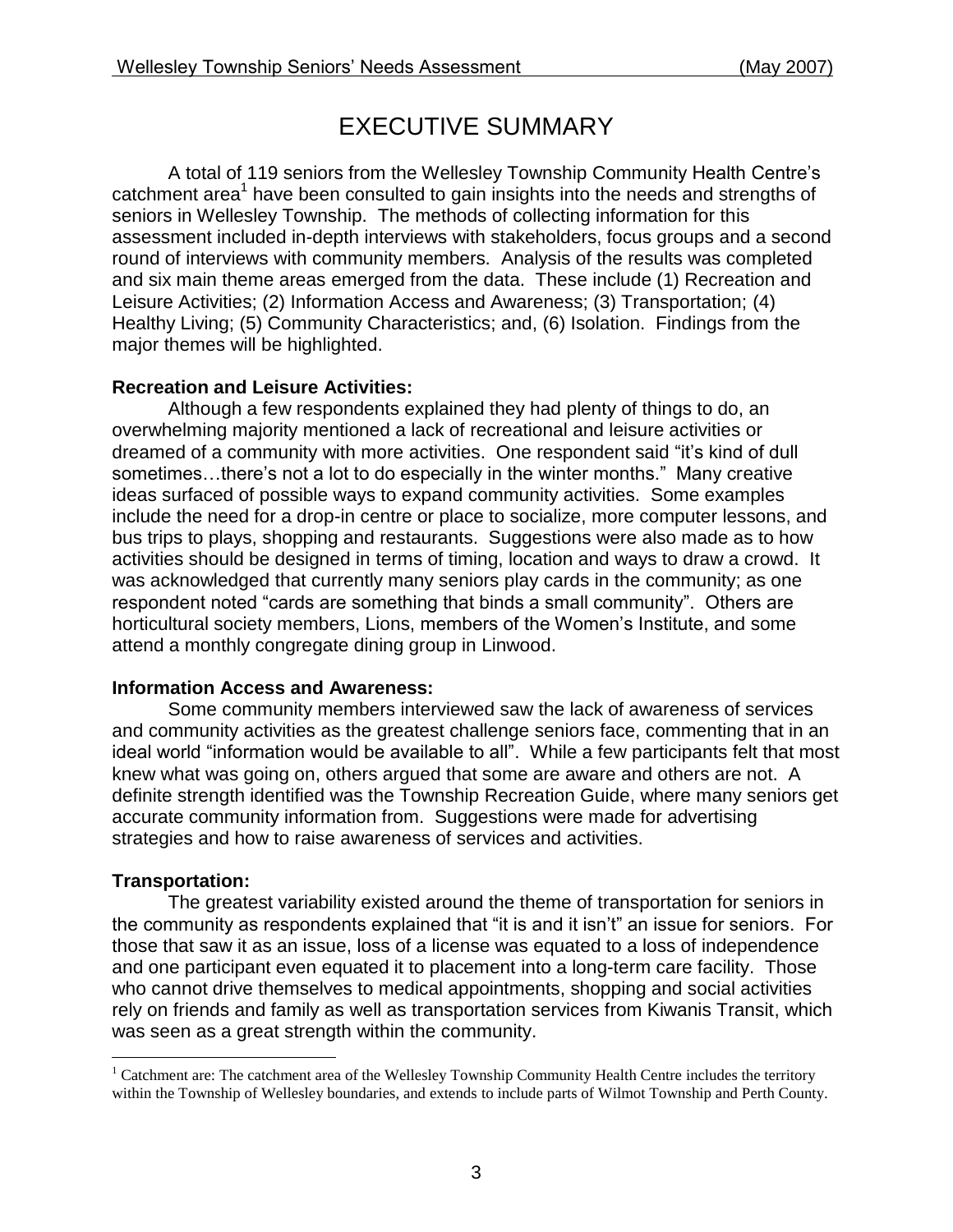#### **Healthy Living:**

Needs centering around fitness/exercise were expressed by participants. Particularly the need for a walking group, a space to exercise and a pool were mentioned. It was noted that people are satisfied with local doctors and the Wellesley Township Community Health Centre was seen as a great strength.

#### **Community Characteristics:**

The various churches within the community as well as neighbours and family and volunteers were acknowledged as great sources of support for community members but also a characteristic that makes this community unique. However, people must be cautious not to assume that all seniors have these supports or rely on their help. As seniors move into the community we must be cognizant of how they are welcomed as it was noted that some did not feel a warm welcome when they arrived.

#### **Isolation:**

Participants explained that for some isolation is an issue. They discussed causal factors including health and mobility issues, the weather, and choice. Respondents felt that those who are isolated need homecare, visitors and motivation.

The results and final report from the Wellesley Township Seniors' Needs Assessment will be utilized by the Wellesley Township Community Health Centre's Program Advisory Group to further their understanding of the needs and capacities of seniors and as a source of information to direct future programming. The results and final report will also be shared with community partners, members and stakeholders with the hope that programming and service recommendations can be implemented throughout the community.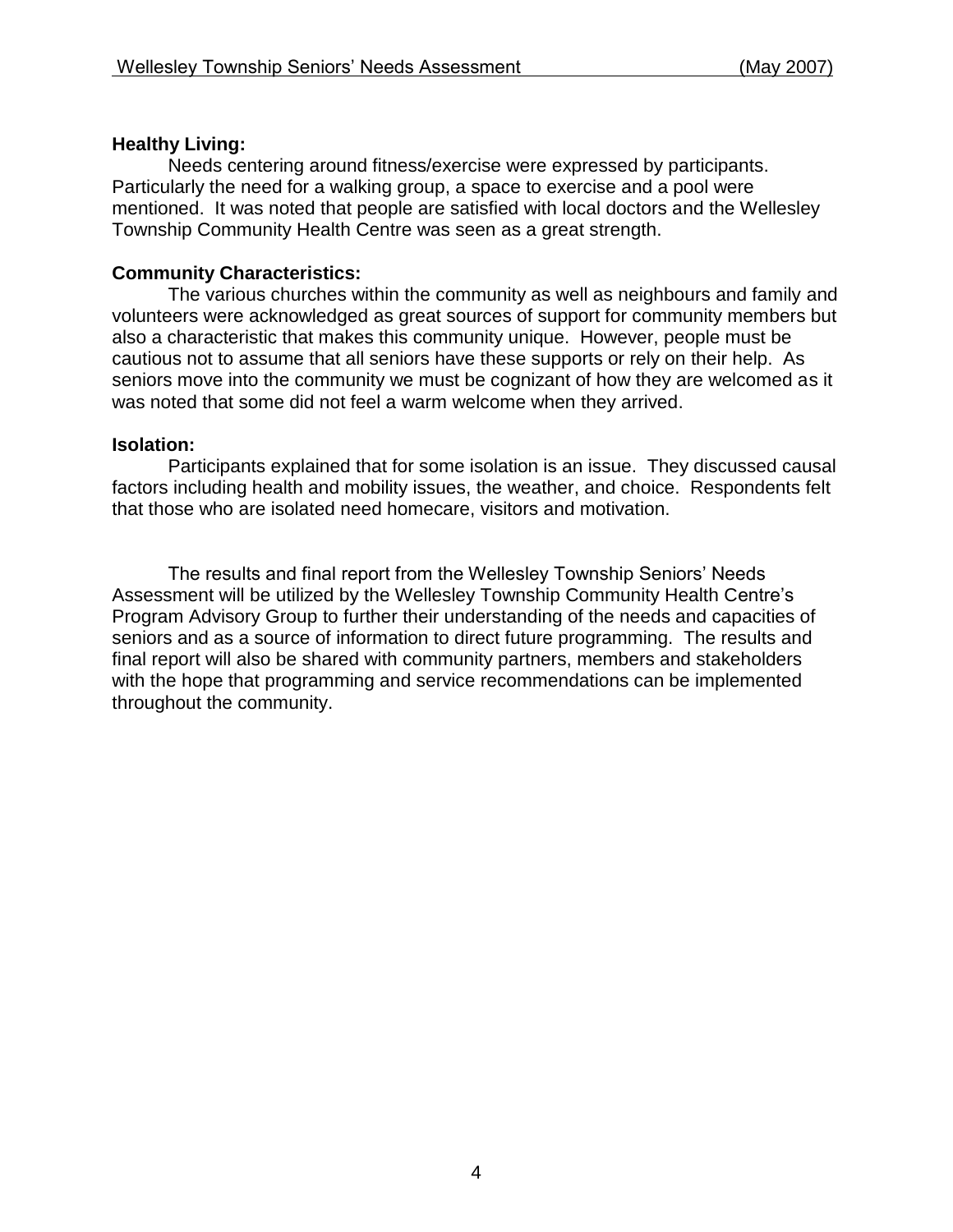# BACKGROUND

The Wellesley Township Community Health Centre opened its doors to the community in 2005 with the intention of providing programs and services that address a broad range of determinants of health for the agency's mandated priority populations. Seniors, along with rural farm families, families with young children, and youth have been named as the health centre's priority populations. Wellesley Township Community Health Centre in collaboration with other support agencies that serve seniors in Wellesley Township initiated this research to ensure that seniors needs could be addressed through increased knowledge of this population's needs and strengths. The purpose then of this research was to gain insight into seniors' needs so that we (as a community) can be more responsive to the needs identified.

Need, in this study, was conceptualized as the difference between the target state and the actual state. Specifically, the Wellesley Township Community Health Centre's vision for seniors was stated by the Program Advisory Group as "healthy connected seniors living in their community". To build upon this vision, the intent was to have seniors within the study express their wants and dreams in order to identify their vision or target state for the community. Describing the current state allows us to see the resources that exist in the community but comparing the difference between the actual state and needs, wants and dreams (target state) reveals gaps that exists. These gaps can be seen as opportunities for growth that as a community we can work together to address and eventually reduce.

With this conceptualization in mind and the value that seniors are the experts in their own lives, the health centre set out to garner the opinions of a cross-section of seniors residing within Wellesley Township. Over an eight month period, community members collaborated with the health centre's researcher to complete the study contained within. The concrete outcomes of this study are this final report as well as meetings held with local stakeholders. It is the Wellesley Township Community Health Centre's hope that this research can be utilized by community groups, service agencies, and planning bodies to work towards meeting Wellesley Township seniors' needs in the best way possible.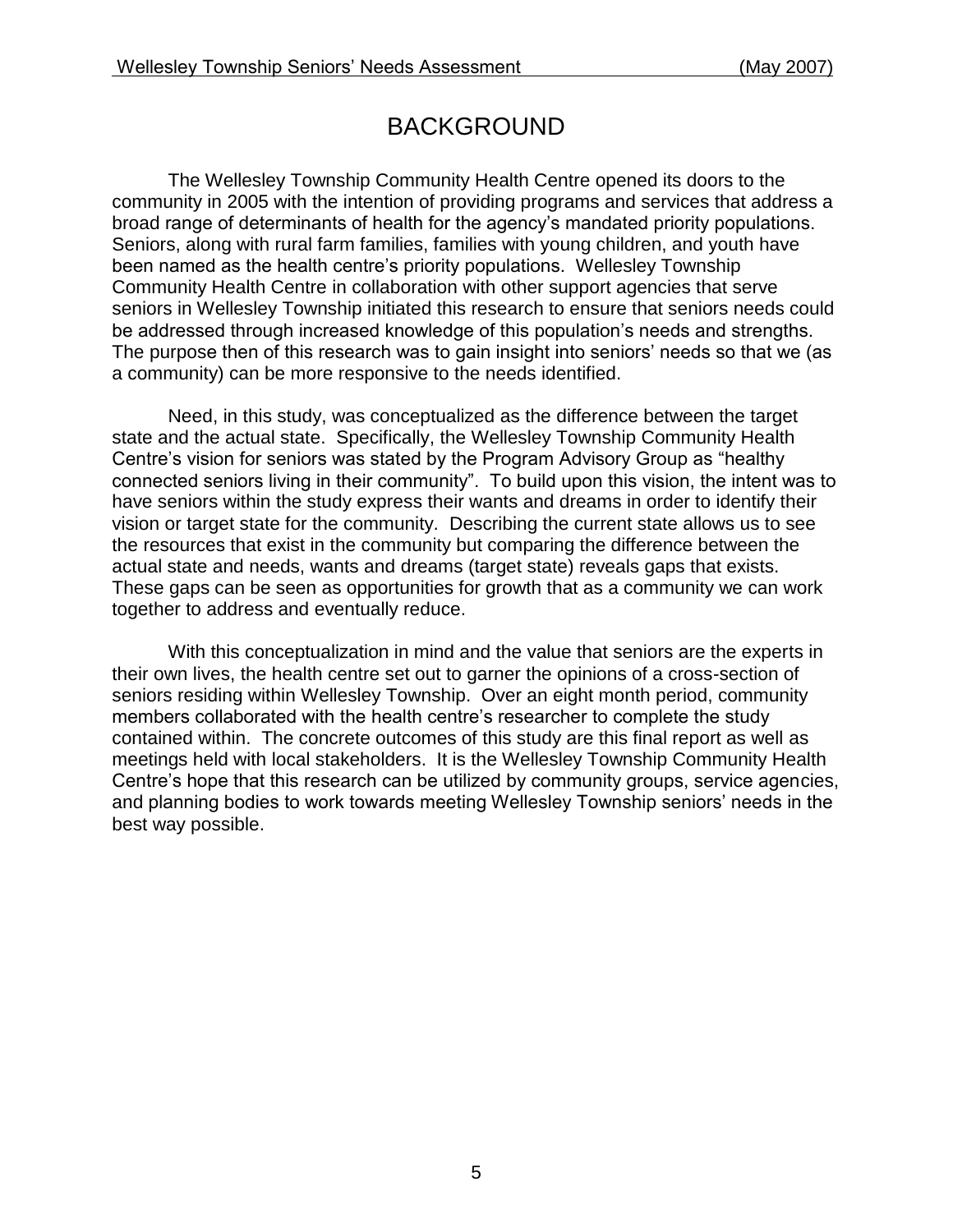# **METHODOLOGY**

In order to meet the goals of this research of gaining insight into seniors' needs it was necessary to complete three steps or methods to ensure that by triangulating the data all possible answers would be garnered (see methods listed below). The sample consisted of 119 community members with diverse backgrounds in terms of geographic location, varying ages of seniors (50-90), and newcomers and long time residents. An attempt was made to speak with individuals from the various Mennonite groups but only the perspective of the Low German Speaking Mennonites from Mexico was attained.

### **Key Informant Interviews**

Key informant interviews were conducted with service providers and community leaders. The interviews were in-depth lasting approximately one and a half hours and the questions asked were open-ended and broad as the researcher was trying to determine what the important theme areas would be at this stage. Questions simply asked informants what seniors' needs are and what resources exist within the community to meet these needs. This process involved 13 interviews and the snowball technique was used to locate key informants for this section of the study.

### **Focus Groups**

A total of six focus groups were held with 97 individuals participating. An attempt was made to hold the focus groups in geographically diverse locations. In most cases the focus groups were existing groups such as residents at Pondview, the Golden Age Club in St. Clements, the congregate dining club in Linwood, and the Women's Institute. Participants were asked three broad questions which required them to dream about an ideal community for seniors.

### **Second Round In-Depth Interviews**

Once the key informant interviews and focus groups were complete it became evident that themes were emerging and the intent of this stage was to ask different community informants more specific questions to flush the themes out. At this stage nine people were interviewed and a series of 16 questions were asked of them to gain a more in-depth understanding of seniors' needs.

## **Limitations**

Although the sample size in this study was large, the researcher feels that the sample could have been more representative in the sense that isolated people could have been sought out as well as those who do not drive. It is difficult to locate these people and perhaps innovative recruiting strategies could have been used to locate them. Another limitation of this study is that certain focus groups were run with too many people in them and they should have been split into smaller groups. The group may have prevented participants from sharing their experiences. Lastly, due to time constraints the researcher was unable to tape record the interviews and focus groups and instead took notes as the respondents spoke. The researcher feels that the quotes are accurate but if more time was available tape-recording and transcribing the findings would have given the study more rigor.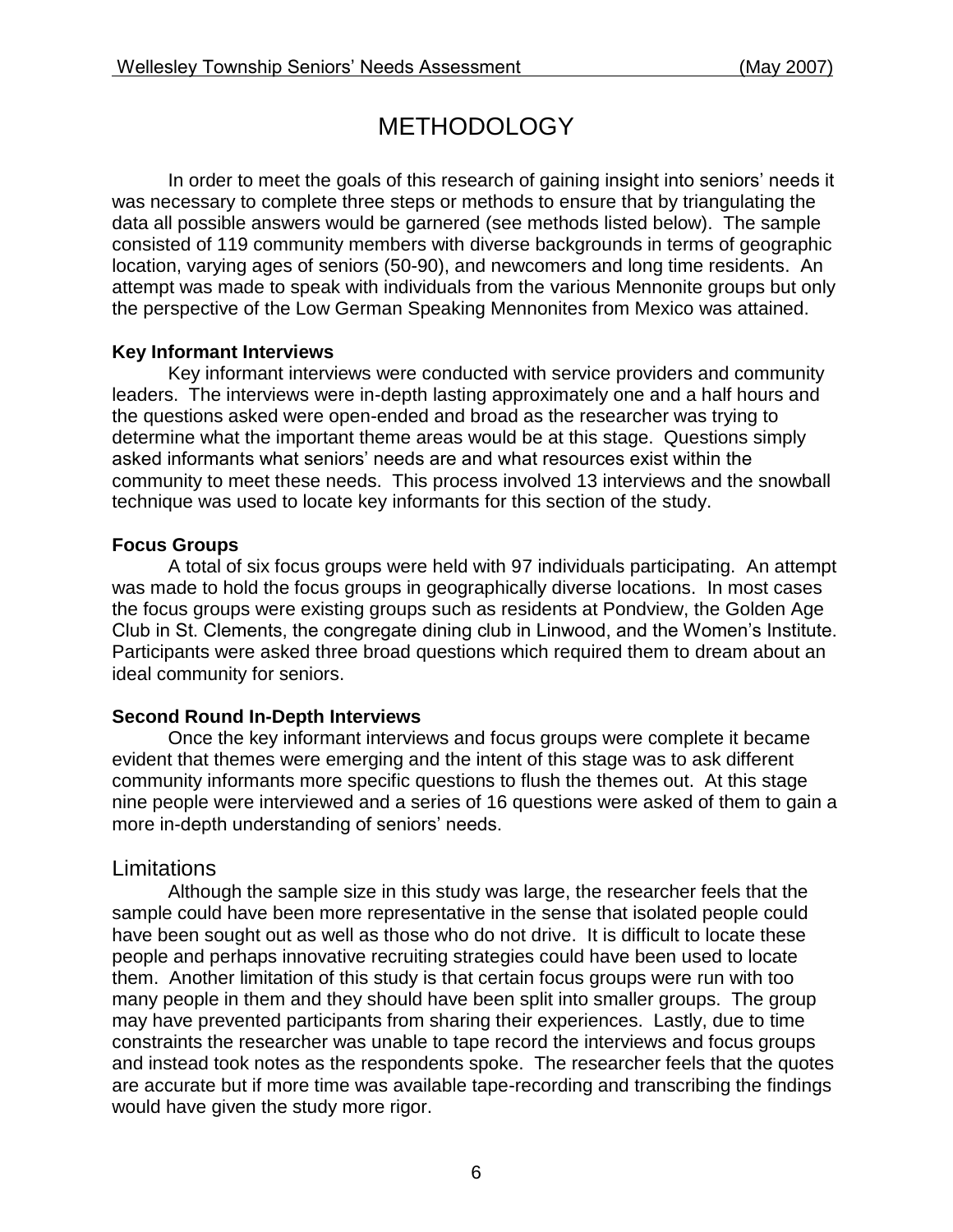# COMMUNITY PROFILE

## **Demography**

As seen in the 2001 census data, there is a total of 1460 individuals residing in Wellesley Township who are 55 years of age and older, with approximately 49% being male and 50% female. Of these individuals 26% aged 65+ live with relatives while 66% live alone. $2$  There are no long-term care facilities in Wellesley Township and a very limited number of senior's apartments. In addition, there is a lack of both affordable and subsidized housing in the township. $3\,$  Where adequate housing and supports are not available, there is a greater likelihood that rural seniors will not be able to remain in their communities and will have to relocate to larger centres where supports/services exist.

The following table from Statistics Canada (2001) outlines income status for individuals 65+ in Wellesley Township:

| Age Group | Total      | Population              | Population        | Population %      |
|-----------|------------|-------------------------|-------------------|-------------------|
|           | Population | Above LICO <sup>5</sup> | <b>Below LICO</b> | <b>Below LICO</b> |
| 65-69     | 250        | 228.2                   | 21.8              | 8.72%             |
| 70-74     | 220        | 200.4                   | 19.6              | 8.91%             |
| 75-79     | 155        | 139.4                   | 15.6              | 10.09%            |
| 80-89     | 100        | 82                      | 18                | 17.98%            |
| 90 plus   | 55         | 41.2                    | 13.8              | 25.14%            |
| Total     | 780        | 691.2                   | 88.8              |                   |

#### **Wellesley Township Population by Age Group and Income Status, 2001<sup>4</sup>**

As can be seen, the older an individual becomes the higher the percentage of that age group who spend more than 50% of their income on food, clothing and shelter.

Many rural residents feel a sense of connection to their community due to many years of living in the area. People know their neighbours and feel they have both formal and informal social supports.<sup>6</sup> However, the make-up of Wellesley Township is changing with newcomers moving out of urban areas and commuting into the city for work, shopping, recreation, and social connections. Therefore, there is an effect for both the long-term residents who mourn the loss of their small town connectedness and for the newcomers who may find entering into pre-existing connections and relationships difficult.

 2 Statistics Canada, 2001 Census, *2001 Community Profile-Wellesley* [Online] Ottawa, Statistics Canada. Available: <http://www12.statcan.ca/english> [Accessed 19 March 2007].

<sup>3</sup> Region of Waterloo, Public Health (2006, March). *Rural health: Focus on service access in Waterloo Region*. Waterloo: Miedema, J., & Zupko, B.

<sup>4</sup> Statistics Canada, 2001 Census, *2001 Community Profile-Wellesley* [Online] Ottawa, Statistics Canada. Available: <http://www12.statcan.ca/english> [Accessed 19 March 2007].

<sup>&</sup>lt;sup>5</sup> LICO—Low Income Cut-Offs. Canadians who spend more than 50% of their income on food, clothing, and shelter are said to be in stained circumstances.

<sup>6</sup> Region of Waterloo, Public Health (2006, March). *Rural health: Focus on service access in Waterloo Region*. Waterloo: Miedema, J., & Zupko, B.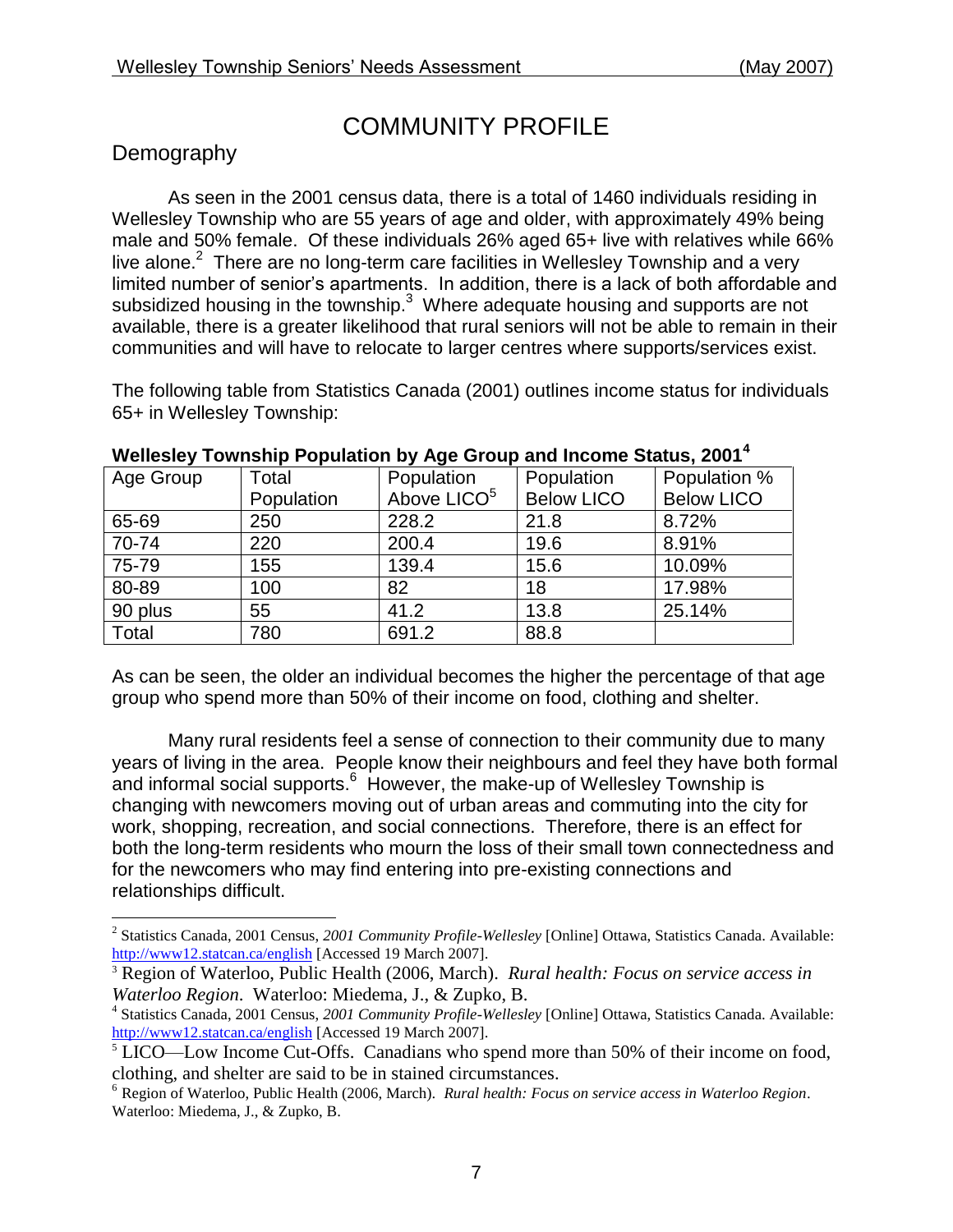No specific data exists as to the percentage of those 55+ in Wellesley Township who continue to be employed. However, the top employer for males is in the manufacturing and construction industries followed by agriculture and other resourcebased industries and then other services. For females the top employer is health and education followed by other services, and then agriculture and other resource-based industries. Perhaps some seniors are presently or have in the past worked in these sectors. In terms of education 47.2% of the population aged 45-64 in Wellesley Township have less than a high school graduation certificate.<sup>7</sup>

Consideration must also be given to the number of conservative Mennonites throughout Wellesley Township. Seniors in these groups typically live with relatives, socialize within their faith-based communities, and use horse and buggy as a form of transportation. Wellesley specific date is not available regarding the numbers of seniors in these various Mennonite groupings.

## **Community Agencies Serving Seniors**

Although there are other agencies that provide services to seniors, mentioned below are agencies that are specifically mandated to serve seniors for Wellesley Township. As noted in the Recreation and Leisure section there are many clubs and groups in existence that specifically have senior membership such as the Jolly Oldsters card playing group in Wellesley or are mainly comprised of seniors such as the horticultural society. These groups and clubs provide entertainment, social ties and life meaning for seniors that attend.

### **Community Care Concepts**

Community Care Concepts is a non-profit agency that provides high quality support services to seniors and disabled adults living in the townships of Woolwich, Wellesley and Wilmot, in order to keep clients living independently in their own homes for as long as possible. The services they provide are: assisted transportation, meals on wheels, homemaking, home maintenance, friendly visiting, lunch date, telephone reassurance and adult day programs. Community Care Concepts are specifically in Wellesley Township on Wednesday mornings at the Wellesley Township Health Centre. They can be contacted to book an appointment at their office at 669-3023 or 749-0784.

 $\overline{a}$ 7 Statistics Canada, 2001 Census, *2001 Community Profile-Wellesley* [Online] Ottawa, Statistics Canada. Available: <http://www12.statcan.ca/english> [Accessed 19 March 2007].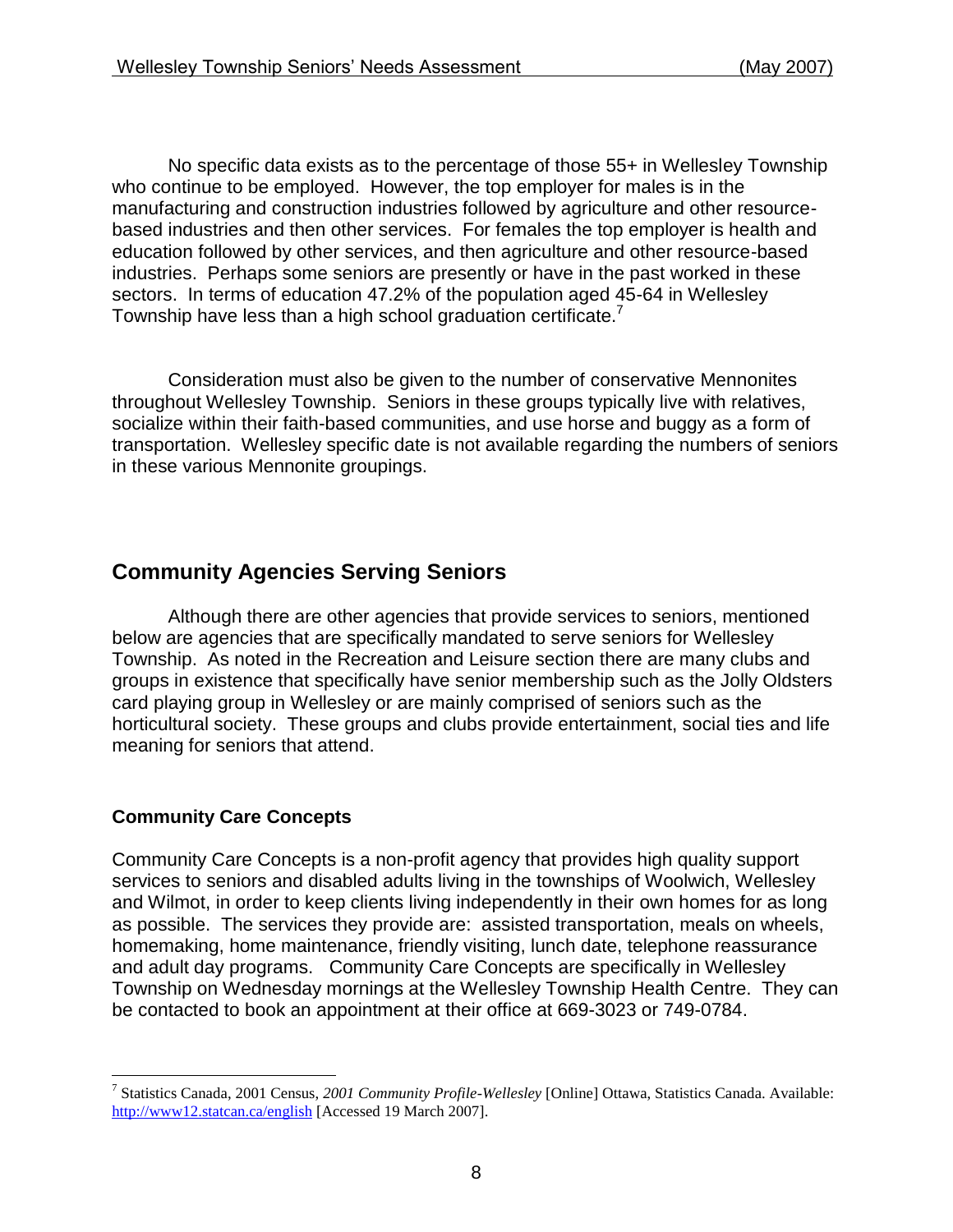### **Alzheimer's Society of Kitchener/Waterloo**

The Alzheimer Society of Kitchener-Waterloo exists to provide:

- Support services that include but are not limited to a Volunteer Companion Program, the Safely Home Program, support groups and a cuddle bear program
- Information and education activities that include but are not limited to a resource centre, training series, specialty workshops and a newsletter

For family education and support call Lynelle Drudge, Family Services Coordinator at 742-1422.

### **Community Care Access Centre**

The Community Care Access Centre provides a single point of access to community care and long-term care placement for individuals. The CCAC provides case management services to assess care needs, coordinate services, and provide information and referrals. Community members can refer themselves or others by calling (519) 748-2222.

### **Kiwanis Transit**

Kiwanis Transit provides a wheelchair accessible transportation service to seniors (65+) and the physically and mentally challenged within Wellesley, Wilmot, and Woolwich Townships. This service is available Monday to Friday from 6am to 6pm and is provided for medical appointments, employment, shopping, visiting, social activities, school, therapy and meetings. Transportation requests should be booked a minimum of 48 hours in advance by calling the transit office at 669-4599 or toll free at 1-800-461- 1355.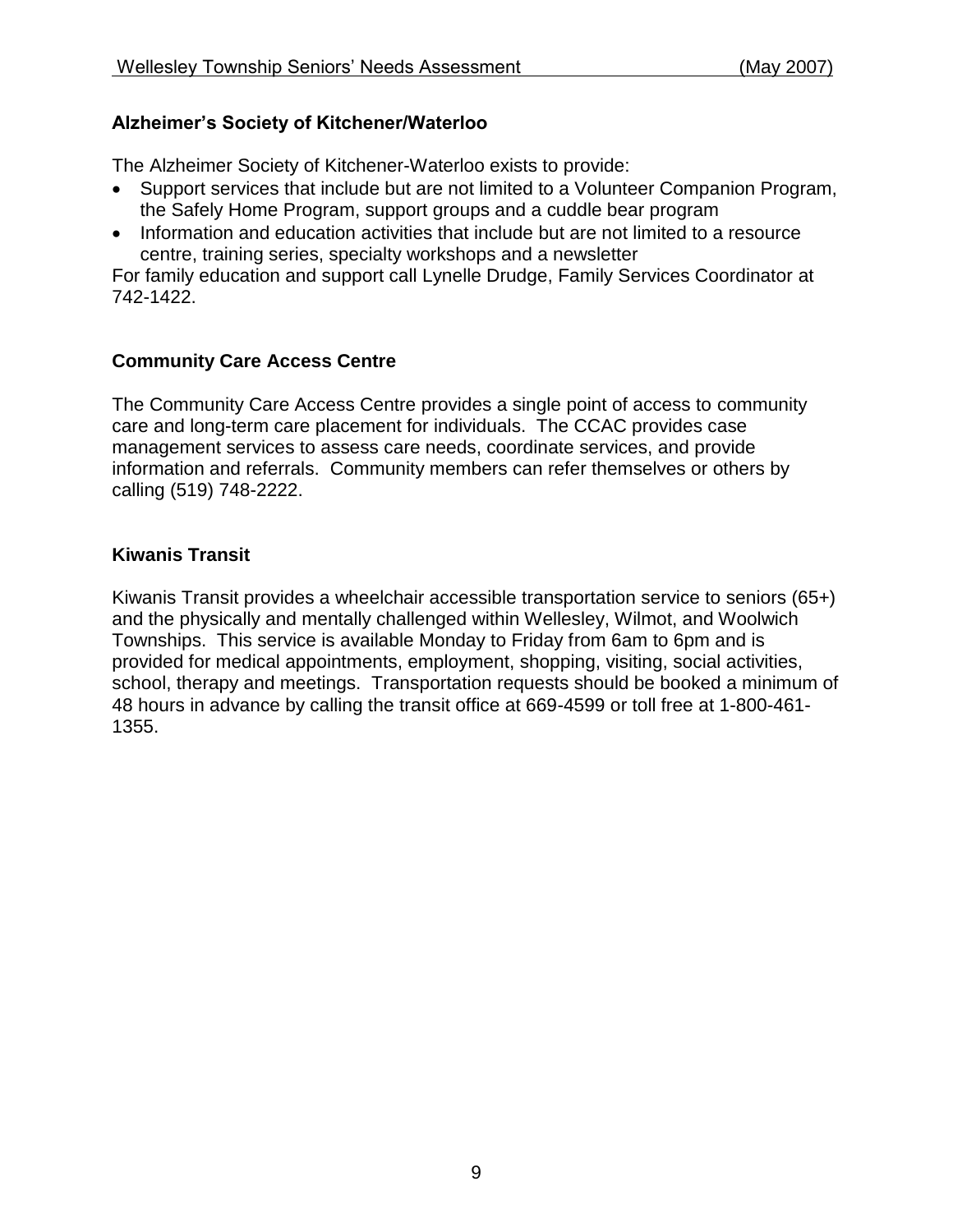# STUDY FINDINGS

The following section includes the findings from the Wellesley Township Seniors' Needs Assessment. Six main theme areas emerged from the data and these include: (1) Recreation and Leisure Activities; (2) Information Access and Awareness; (3) Transportation; (4) Healthy Living; (5) Community Characteristics; and, (6) Isolation. Three secondary themes are also discussed following the main themes. As this is a qualitative study the number of responses cannot be quantified but the themes are discussed in the following order because of the frequency of comments that arose in the particular theme areas. The theme sections are formatted to begin by looking at the overall theme generally and then moving into sub-sections that categorize the data more specifically. The intention was to draw out community strengths and capacities but also discuss challenges and opportunities for growth (recommendations) in which community resources could be better utilized to meet the identified needs and close the existing gaps.

It is important that the reader recognize that the comments made were dependent on the perspective of the person who made them and these perspectives contain a different life history, interests and knowledge. Researchers have proven numerous times that as individuals age the more heterogeneous and different they become. Therefore, it is necessary to acknowledge this point when reviewing the findings of this study as consensus could never be reached on a particular theme and thus, variance exists within each theme area.

One other noteworthy finding is that although the researcher represented the Wellesley Township Community Health Centre, participants did not dwell on health in the traditional sense of medical needs as may be expected. Instead respondents conceptualized and maintained a broad view of health and spoke of things considered determinants of health such as recreation opportunities and information rather than physical health.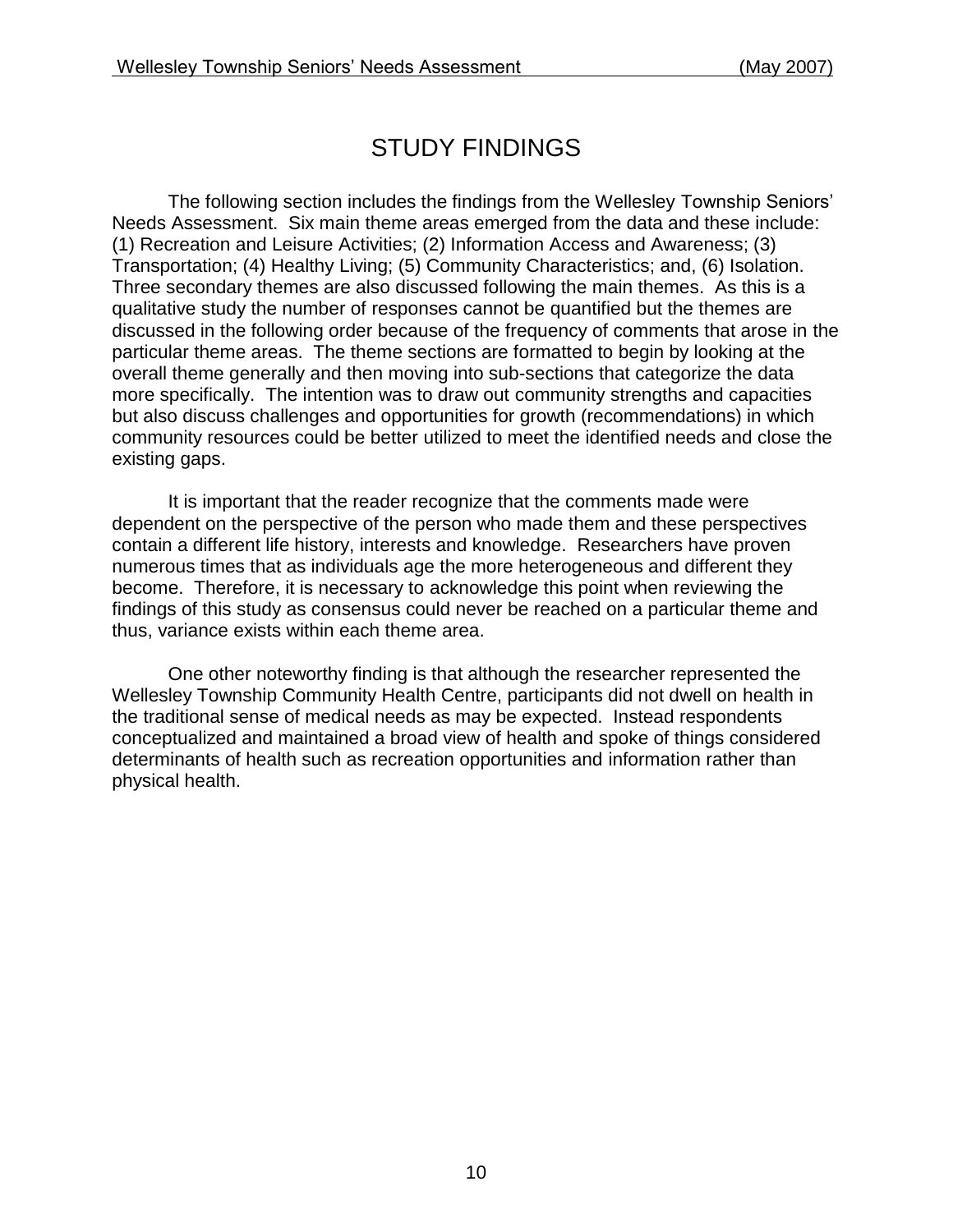# RECREATION AND LEISURE ACTIVITIES

An overwhelming number of respondents identified aspects of recreation and leisure activities as strengths, challenges and opportunities. Overall, a small number of respondents explained they had plenty of things to do and felt that most people are active. One person interviewed explained that having your own place to look after keeps you busy during the day. Others indicated that there are a lot of activity opportunities available (as discussed below in the subsections games, social, and onetime events) but some people are not participating.

"There's a lot to do, it's what you make of it…you can lead a horse to water but you can't make him drink."

"People have to be willing to try activities."

"How do we motivate people? They have to feel that they want to do it."

Although some perceived there are many things to do a large percentage of respondents indicated otherwise. In focus group sessions participants indicated that they dreamed of a community with more activities and some respondents saw a lack of senior focused activities as the greatest challenge seniors in the community face.

"It's kind of dull sometimes…there's not a lot to do especially in the winter months."

When asked what seniors are doing presently for recreation, one respondent answered "not a heck of a lot."

Another respondent explained that the township has historically invested heavily in youth and expanding their recreational opportunities. "There has been little focus by the township to provide recreational opportunities specifically for seniors."

According to one participant "seniors are looking for something to do, looking to get out of the house."

Games

### **Playing Cards**

A definite strength and common activity identified by senior community members was card playing. Those interviewed mentioned card playing groups or clubs in existence: The Jolly Oldsters in Wellesley, the Golden Age Club in St. Clements, cards at the condominiums and community centre in Linwood, the Pondview group, and informal groups as well.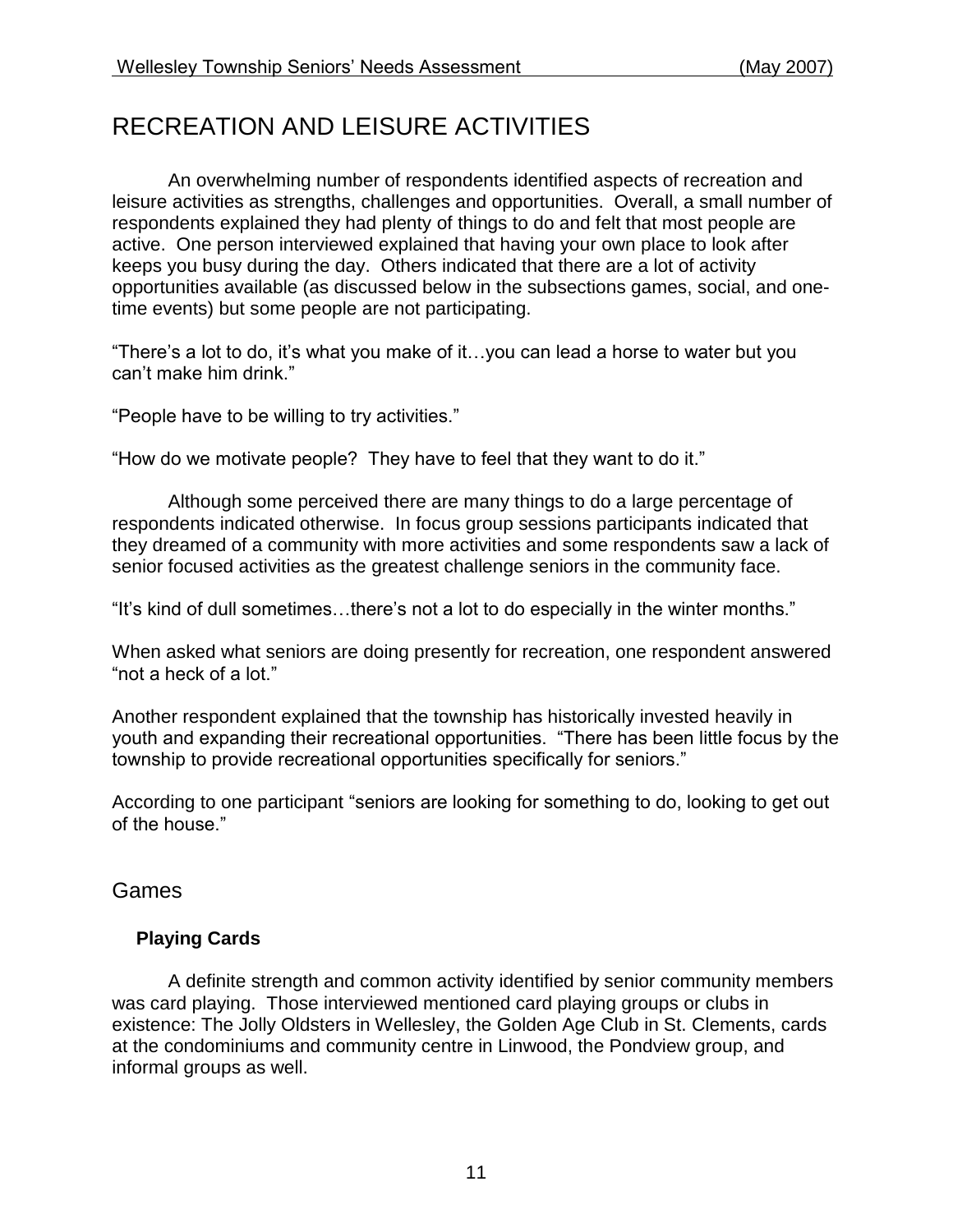"Cards are a main pastime. This is a card playing area. We like playing cards."

When asked what recreational activities seniors within the community are doing presently one respondent recounted their weekly card-playing schedule. "I play cards on Tuesday afternoons and on Thursday nights at the condos. I also drive into Elmira to play euchre once a week."

The social aspect of playing cards was identified by some, indicating that playing cards provides a venue for interaction and that certain clubs are close -knit groups.

"Cards are something that binds a small community."

As demonstrated above, card playing was seen as a strength by many but some mentioned the need for "more to do then just play cards." One respondent when discussing life purpose said "what else do people do if they don't play cards?" Others interviewed expressed the social challenges with card playing: "It is the same people that attend these card playing groups." Another respondent said, "If you play cards you are not allowed to talk."

Although one participant indicated that they want to strictly play cards and nothing beyond that, others expressed that card playing groups should be expanded upon to play a variety of games or do something more than play cards.

### **Other Games**

Other games beyond cards that seniors are currently participating in include attending local baseball games, crokinole, curling and shuffle board. When asked what activities seniors would be interested in participating in or the focus groups dreams for the community question, mention was made of the desire to bowl, play ping-pong, darts, board games, puzzles, slot machines and lawn bowling. Some acknowledged the need to play a variety of games and others suggested that games should be held at the community centre for a low cost to rent the space.

### **Clubs**

In addition to the card-playing groups that are meeting regularly many noted clubs that are a strength in the community. For example the Lion's Club, Women's Institute and the Rod and Gun Club (Linwood) were mentioned as groups that bring people together and sometimes do activities such as crokinole. A few informants mentioned quilting groups that exist, however, some noted if you cannot quilt you cannot attend. The horticultural society in Wellesley was noted by many as being strong as they draw 80-100 people "from all walks [of life]" to their meetings. A few participants discussed the seniors' club/woodworking workshop in Baden as a strength with many attending, however, to attend one must be from Wilmont Township.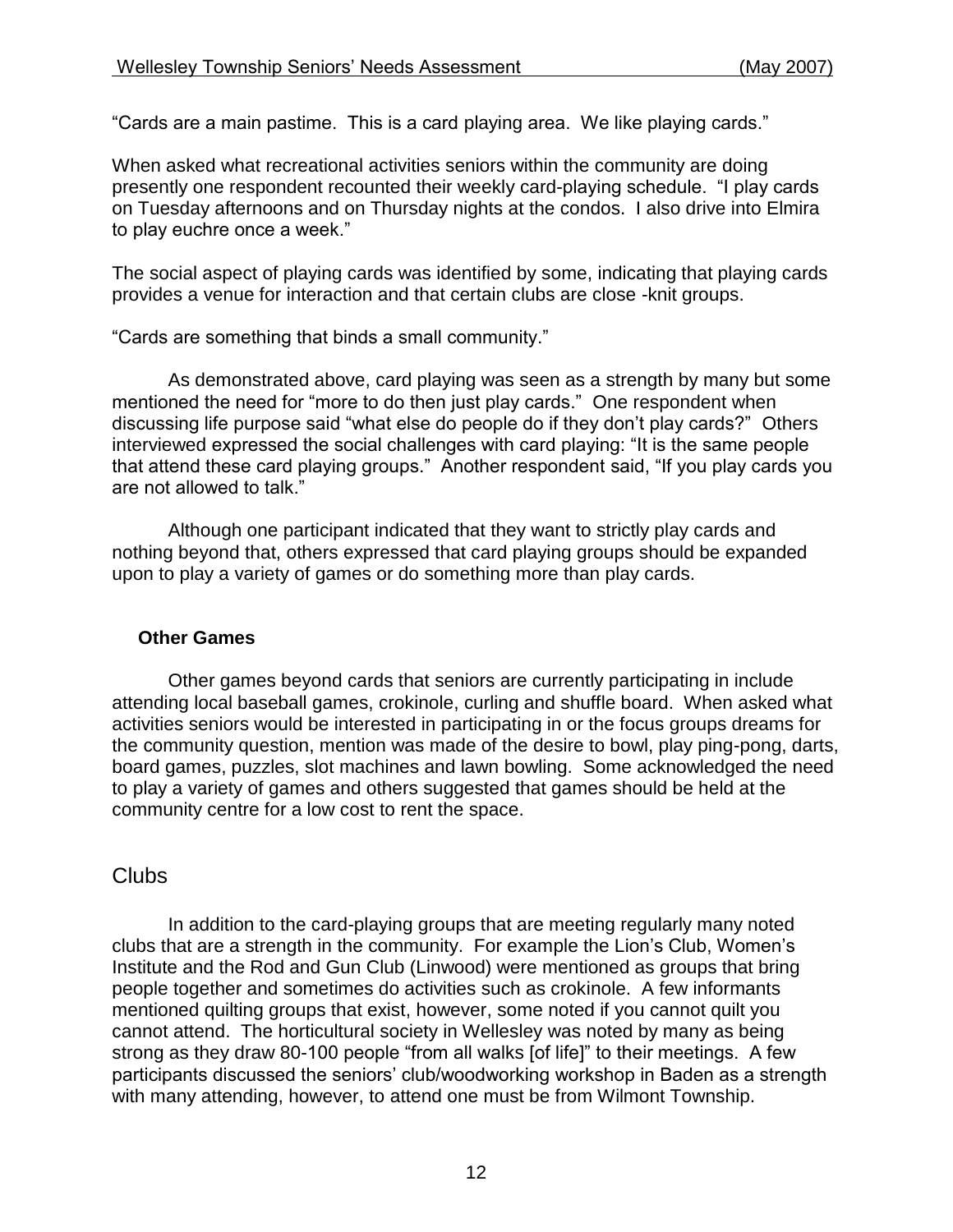## Social

One could argue that all leisure and recreation activities have social components but certain comments were made directly relating to the importance of being social and social aspects of activities. Some of the clubs mentioned above were categorized by respondents as social groups and one respondent noted that "every town has social things." When asked what seniors needs are in the community respondents indicated that more socializing/interaction is needed.

"People need to talk to each other and socialize more."

"I'd like to get around and socialize more in the daytime."

"People need to keep in touch."

At one focus group when the participants were sharing their dreams for the community, it was agreed upon that a social club and more seniors' gatherings would be existent in an ideal world. One participant indicated that at seniors' gatherings there would be an opportunity to talk about the "good ol' days."

Currently, the seniors' congregate dining program in Linwood was cited by many as a success, providing an exceptional meal monthly as well as a venue to socialize. According to one senior, the 40-45 people that attend must make up at least 50-60% of the seniors in Linwood. It was suggested by individuals not living in Linwood that perhaps others from surrounding areas could attend the Linwood event, carpooling or arranging some form of transportation. Another respondent recommended that the congregate dining program could be a venue for other social events.

Although some churches have coffee hours and certain towns have coffee shops, it was noted by those without a local coffee shop that this is what is needed.

"In Linwood there is not a coffee shop to go to and shoot the breeze. You have to go over to Anna Mae's in Millbank."

"There is no meeting place."

"We need a place to get together."

Schmidtsville Restaurant in Wellesley was mentioned as a strength by many as it provides a place to gather and socialize. The need for a meeting place was echoed by numerous respondents. In an ideal world, participants said there would be some form of a drop-in centre to provide the space for social interaction and recreation activities to occur. Suggestions that the community centres could be this venue were common. It was noted that the community centres are not typically rented during the day and perhaps could be rented at a minimal fee.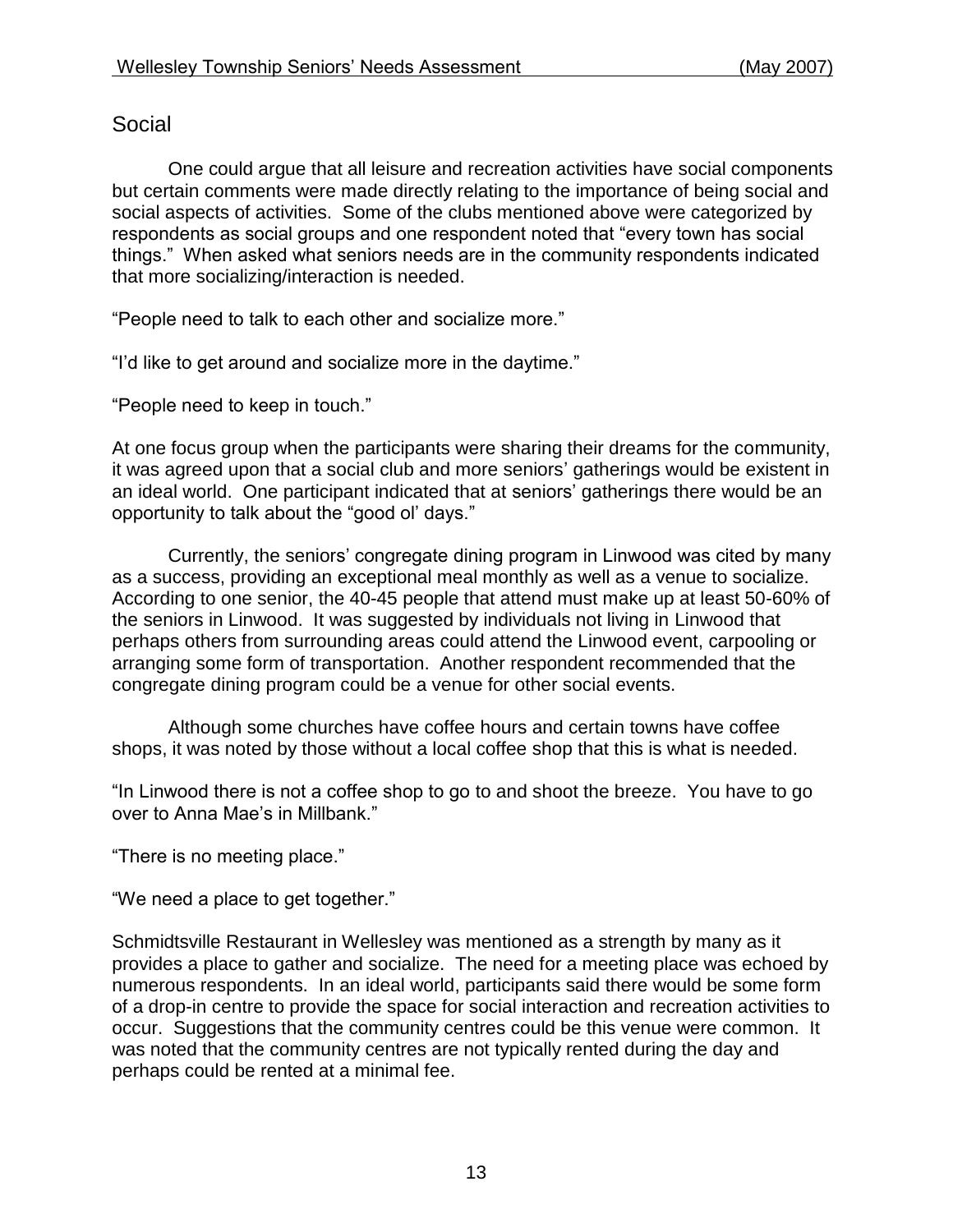### One-Time Events

The Apple Butter and Cheese Festival in Wellesley and the Snofest in Linwood were mentioned by some as community strengths that seniors attend or help to organize.

"The Apple Butter Cheese Festival is our success story. This event brings all people together."

Many interviewed suggested that in an ideal world bus trips to various venues would be offered and depart from the community. These events could be one-time daytrips to the theatre, horse races, hockey games, the Casino or shopping. One participant even mentioned hosting mystery bus trips where those participating are taken to a surprise location. Another suggestion was to have a monthly dining club where members are bused to various dining location in Southwestern Ontario.

### **Education**

Some respondents stressed the importance of continuing to learn and for the community to provide learning opportunities for seniors. One respondent discussed the importance of recreation and leisure program coordinators to recognize that "crafts are not the biggest deal". The respondent continued on to explain we have to get beyond the perception that seniors want to just do crafts. Instead programmers and groups should have guest speakers, and show slides and movies.

The local libraries were seen as a strength in the community, with many people using the services they provide.

One participant said "I go to the library and use the computer to keep my mind sharp."

The computers at the libraries were seen as a great resource and some indicated they had taken computer lessons at the library. Although there was some confusion about whether the library still provided these lessons. A computer course is also run at the Baden Seniors' Workshop for those in Wilmont Township to attend. It was suggested that there is a need for the library to have someone come in and teach seniors how to use the computers. To draw seniors out to these lessons the library should say in their advertisement "that you don't have to be a rocket scientist to run a computer."

Other suggestions for the library that were garnered include: scrap booking sessions where participants are taught how to scrapbook but also how to enlarge pictures on the computer; sessions to learn how to search one's family tree; and, a book club for seniors.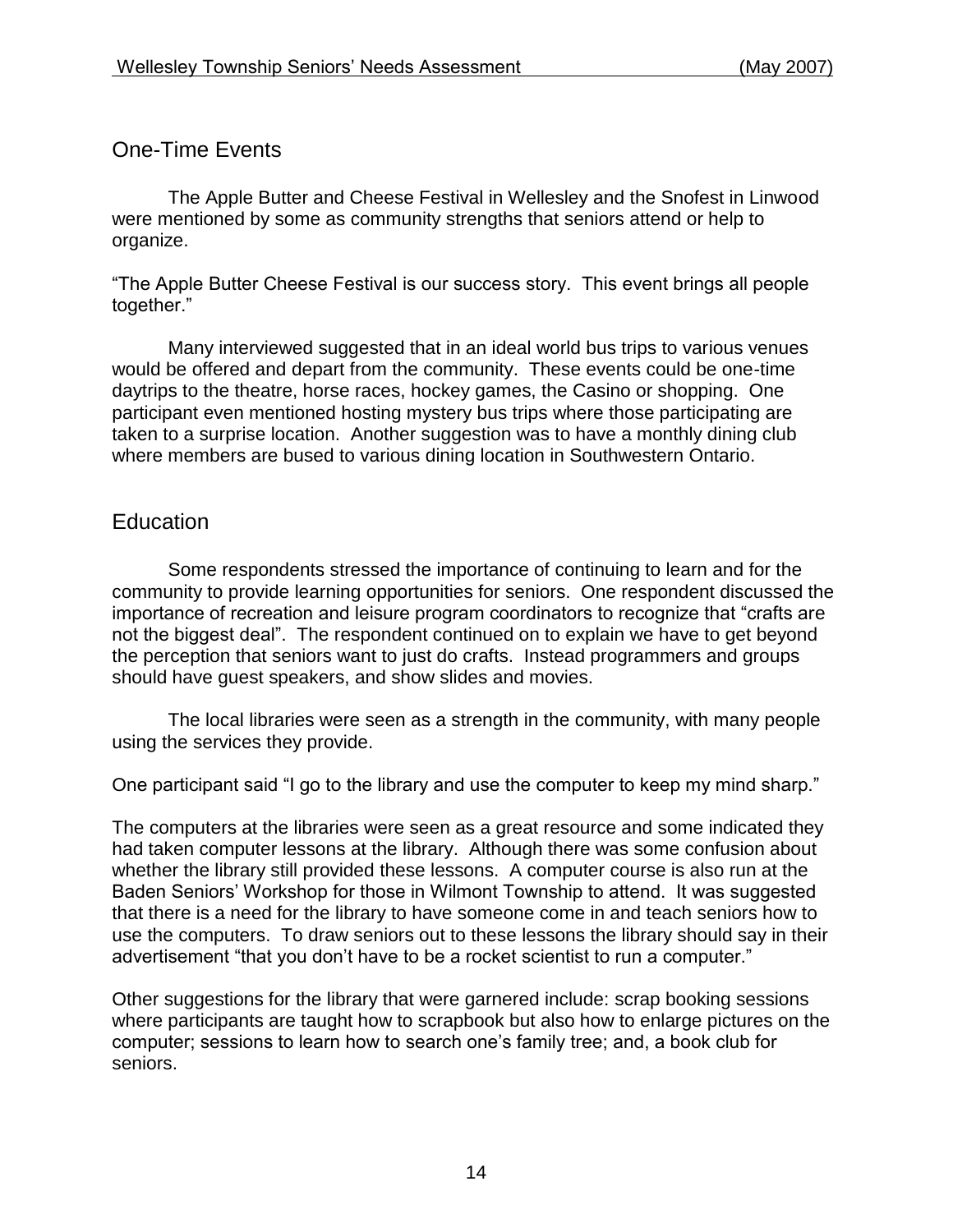### Design

Participants were asked questions relating to design of activities to provide design recommendations to those who run activities and programs. Many respondents discussed the structure of activities in terms of leadership, groups, timing, incentives, and fee structure. It was mentioned that in order for recreational programming to be successful there has to be a leader. Participants acknowledged that the leader does not have to be a senior although this is sometimes preferred. Another important point that was made is that not all people like groups and some prefer a smaller group. For those who prefer smaller groups the larger group could be broken down into smaller activity groups, and for those that do not prefer structure, things such as chess or computer courses could be offered.

Consensus was reached that activities should not be offered at night and should be offered in the early afternoon or mid-morning. Also, it was agreed upon that sessions should be for shorter periods of time, an exact time was not given. What was up for debate was how often it should be offered. Some said not every week others said two times a week. One person suggested that a program could be offered at two different times in one week to provide some flexibility if participants have other commitments. Very important to service design was the finding that incentives should be offered to get seniors to attend. It was suggested that "dinner helps to get attendance up" as do prizes and free entertainment, including guest speakers. Participants indicated that activities have to be fun and exiting and perhaps even something different has to be offered to create a buzz. Lastly, a few respondents made suggestions about fees and recommended that to get people out there has to be either no fee or a very minimal cost.

As mentioned earlier in the Social sub-section, numerous participants spoke of the need for a central location to meet. Respondents were asked where services and activities should be located and the response was often "in a central location" or "close to home". This is extremely difficult to find a common central location as everyone lives in a different part of the township. One participant suggested that you "look at a distance people are willing to travel: it has to be a site that is particular to each person." Many recommended using the community centres, churches, schools and meeting rooms of senior housing complexes as places to run programs. Finding the ideal location will be near to impossible, and to combat this fact, agencies could have traveling services or ensure that transportation is available to participants to ensure they will attend.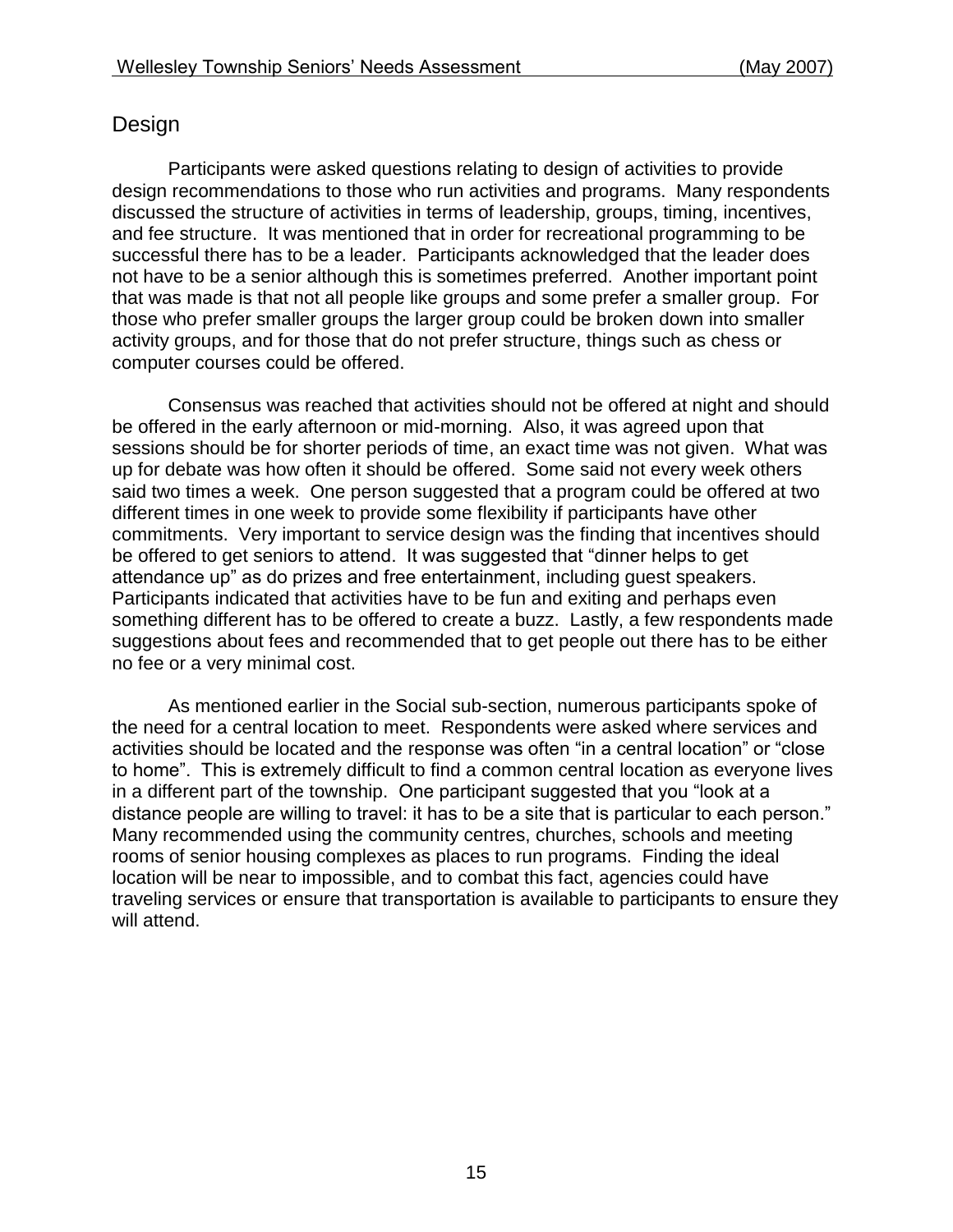# INFORMATION ACCESS AND AWARENESS

Although the theme of Information Access and Awareness did not appear as frequently as the above mentioned Recreation and Leisure, the overwhelming majority of those asked indicated that seniors do not know what is going on within the community. Just as variability exists in each theme area, there were some respondents that indicated that they personally know what is going on and so do others. It is logical that there is a mix of awareness levels, with some individuals replying that people know what is going on if they really want to and others expressing that they are not sure what is going on.

"Maybe there are programs going on that people are not aware of."

In focus group sessions participants expressed that in an ideal world "[we would] know what is going on"; "information would be available to all"; and, better communication would exist between service users and providers. One participant noted that this critical link is often missing with local citizens being unaware of what agencies and the township have to offer. Some suggested that this link may be missing because of the reliance in a small town on informal networks and tightly –knit church communities that often "do their own thing." It was also acknowledged that awareness goes beyond knowing about a service, meeting or group, but it also includes the logistics behind each service and meeting such as location, eligibility, and time.

"[People] don't know about services and what steps to take."

"Some people just don't know where and when."

### Recreation Guide

The Recreation Guide that the township produces is seen as a strength within the community and the place where most people, in this case seniors, get their information. Participants cited the fact that everyone receives the guide as a key factor to its use. Some suggested that the guide should be promoted at the spring home and garden show and the fall fair, and that stands should be placed at the service centre, restaurants, and the bank. Beyond distribution participants suggested that the guide could be improved upon to be more user-friendly with larger print and less details. Perhaps a seniors section could be included that would incorporate all of these design suggestions.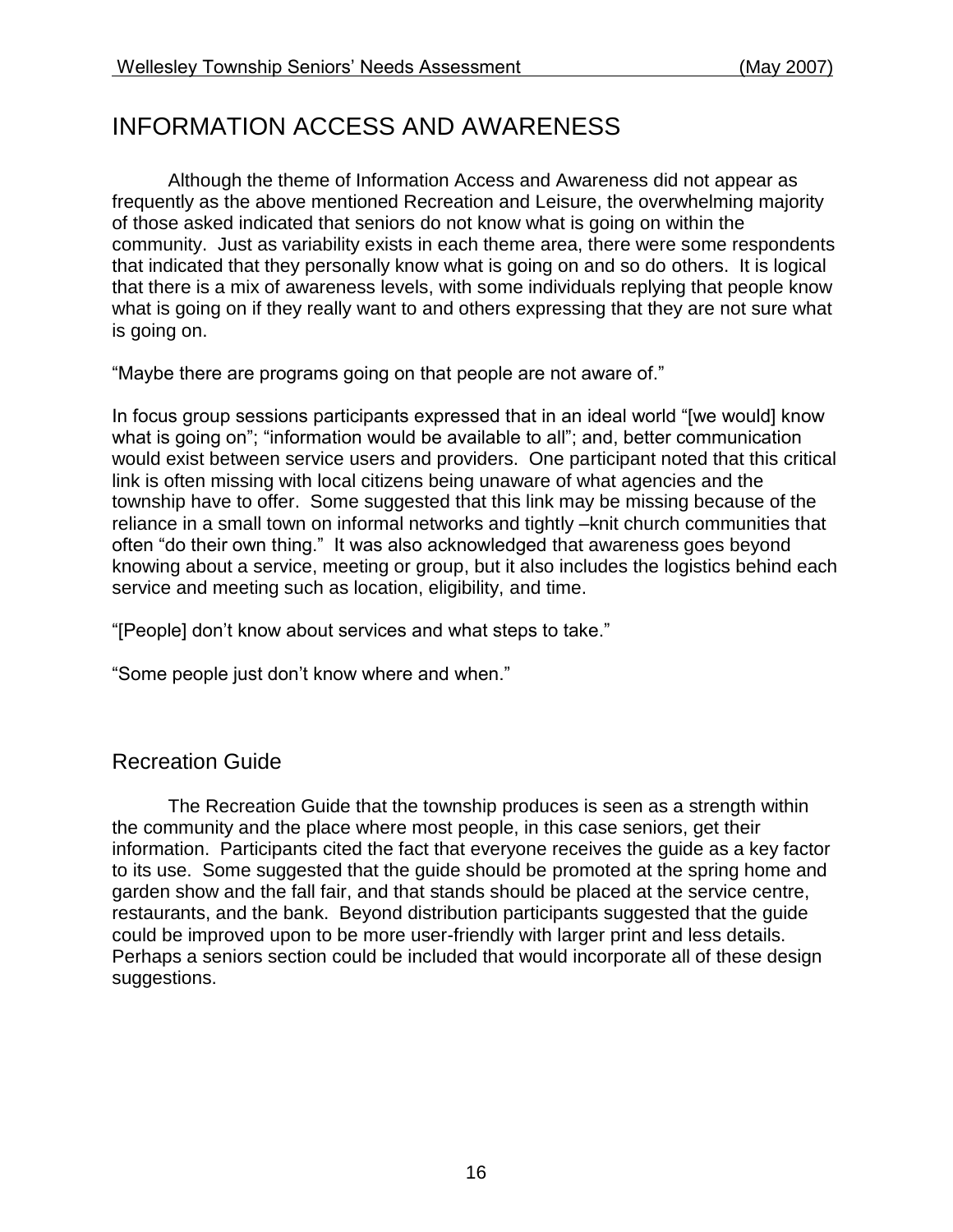### Current Information Access

Beyond the recreation guide, seniors are currently accessing their information from print sources, person-to-person, and through the church. However, one participant indicated that overall "there is a lack of publicizing of events and people don't come to meetings." Print sources discussed mainly included the local newspapers, such as the Elmira Independent, use of posters on community bulletin boards in businesses and public spaces, and flyers or newsletters delivered to residents homes or mailboxes, such as the health centre's newsletter. A few participants mentioned the Wellesley community website (www.weare.ca/wellesleytoday) as a current source for information but in one focus group consensus could not be reached by participants about whether or not seniors use the internet.

Despite the availability of print media, some argued that "not a lot of people read the paper" and there is not a newspaper specific to the area. Person-to –person information access occurs at various points and from both informal and formal sources. Some indicated that they hear of other events at clubs they attend such as the rod and gun club or from formal sources such as health nurses, with one participant noting "that they are a good source of information." The same person explained that credit union representatives often are an access point for information. Others noted that they receive information through direct phone call invitations or the "good ol' gossip chain", although inaccurate information can be received.

Just as varying opinions exist surrounding other topics discussed in this study, so too does the topic of information accessed by word of mouth.

When asked to make recommendations for how things are advertised and knowledge transferred, one participant said that "word of mouth seems to be working pretty good."

Another person disagreed and noted their frustration with word of mouth as you "have to be part of the in crowd to know what is going on or to be invited", thus, leading to exclusion of certain community members that may be new to the community or not as well connected as others.

The churches were also seen as a great source for community information. Some have outreach programs and other advertise outside events in their bulletins or announce them during services.

### Information Access Design Recommendations

Many design recommendations were made pertaining to advertising and information access. Some suggestions such as advertising in church bulletins, phone chains/phone committees, and posters on community bulletin boards already are currently used, as noted above, but these methods are seen as successful approaches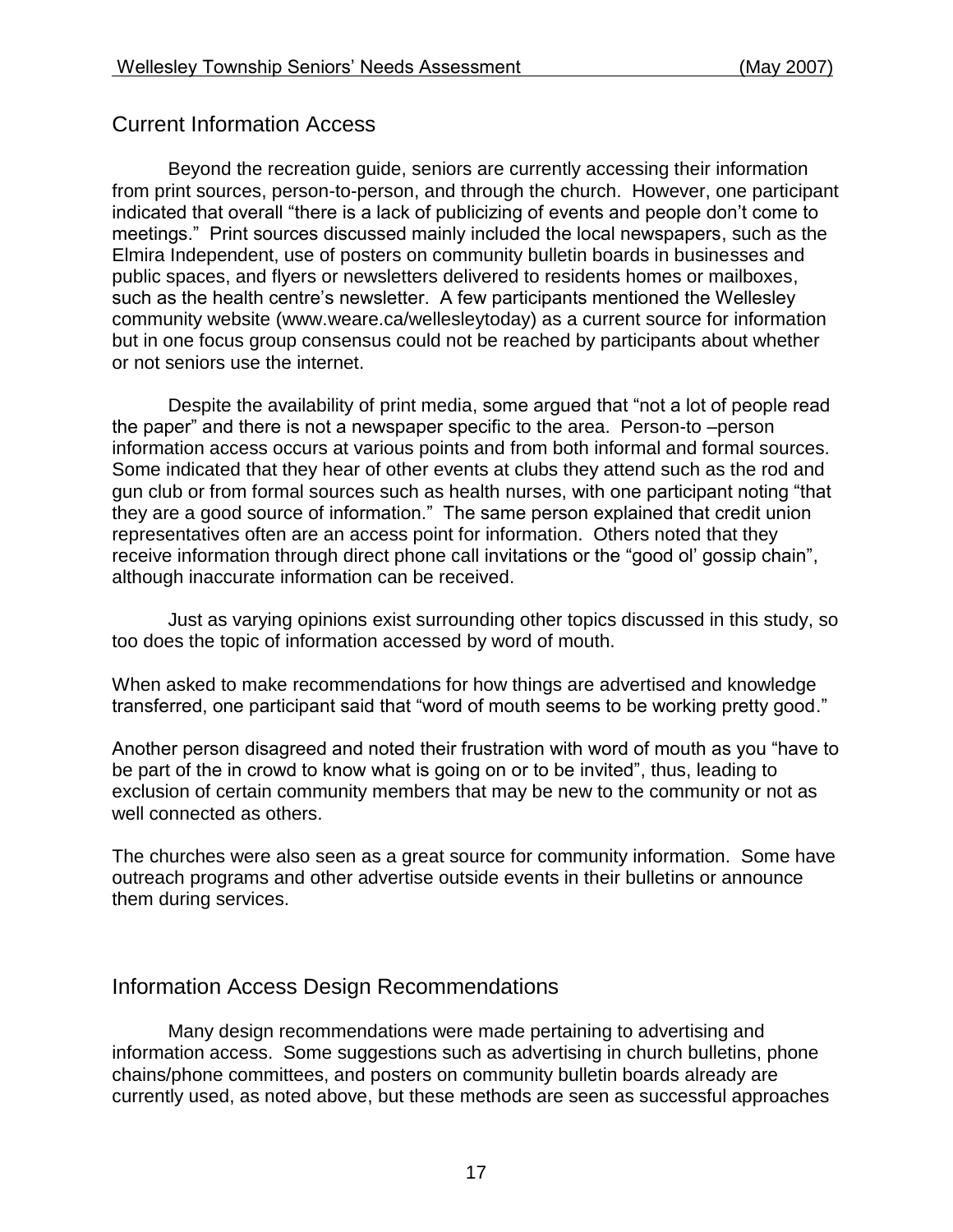and perhaps should be utilized more. One participant said that in an ideal world "I would get a phone call to let me known what is going on." Again, use of print materials such as newspapers was recommended; however, suggestions included advertising in the Observer, having a newspaper specific to the township such as "Wellesley on the Pond" which once existed, or having a community section within the newspaper which advertises local events.

An overwhelming number of people discussed the value and effectiveness of direct mail outs. Some suggested that these mail outs contain program and service information, including logistics, and even programs from other areas such as Elmira. These mail outs could work to remind and/or clarify where resources are available and could be particularly useful for newcomers in the form of a letter of introduction. Although the recreation guide (discussed above) includes a section on local services, perhaps a direct mail out to seniors just of services and resources (a guide to services) may be easier to use.

Suggestions were also made that rely on person-to-person contact in order to access information. Again, the suggestion of using existent venues to advertise such as the horticultural society arose. But to expand upon this the recommendation was made that agencies promote or educate seniors about their services through somewhat of a traveling road show. The participants at the Pondview focus group thought it would be an excellent idea if various agencies would come to Pondview to do presentations to explain their services and this could be replicated at congregate dining groups or card groups. A few informants took this a step further and suggested a seniors' weekend or fair at the community centre with guest speakers and agencies with information booths set up. It was also noted that this would serve a great purpose for newcomers as well who are interested in learning what is available.

A number of individuals described creative suggestions that centred around the idea of having a central contact person or source of community information that could be accessed by community members. Suggestions came in many different forms, including a tourism/information office, a volunteer information coordinator, realtors acting as an information source to newcomers, a community liaison at the health centre, and, a key informant at each church. According to participants, if this concept is to be used it should be easy to use and well-advertised and could also perform an outreach role if key informants within the community contact the liaison and indicate that someone within the community needs information. It was suggested that perhaps the township is a central information source as described above but people are not necessarily aware that they can call the township for that purpose.

Lastly, overall suggestions were made relating to advertising and those include communicating clearly and in simple language; use larger print; "learn to speak in terms of the other"; focus on activities; and, include how participants will benefit from the service or program whether that is a health benefit or enjoyment.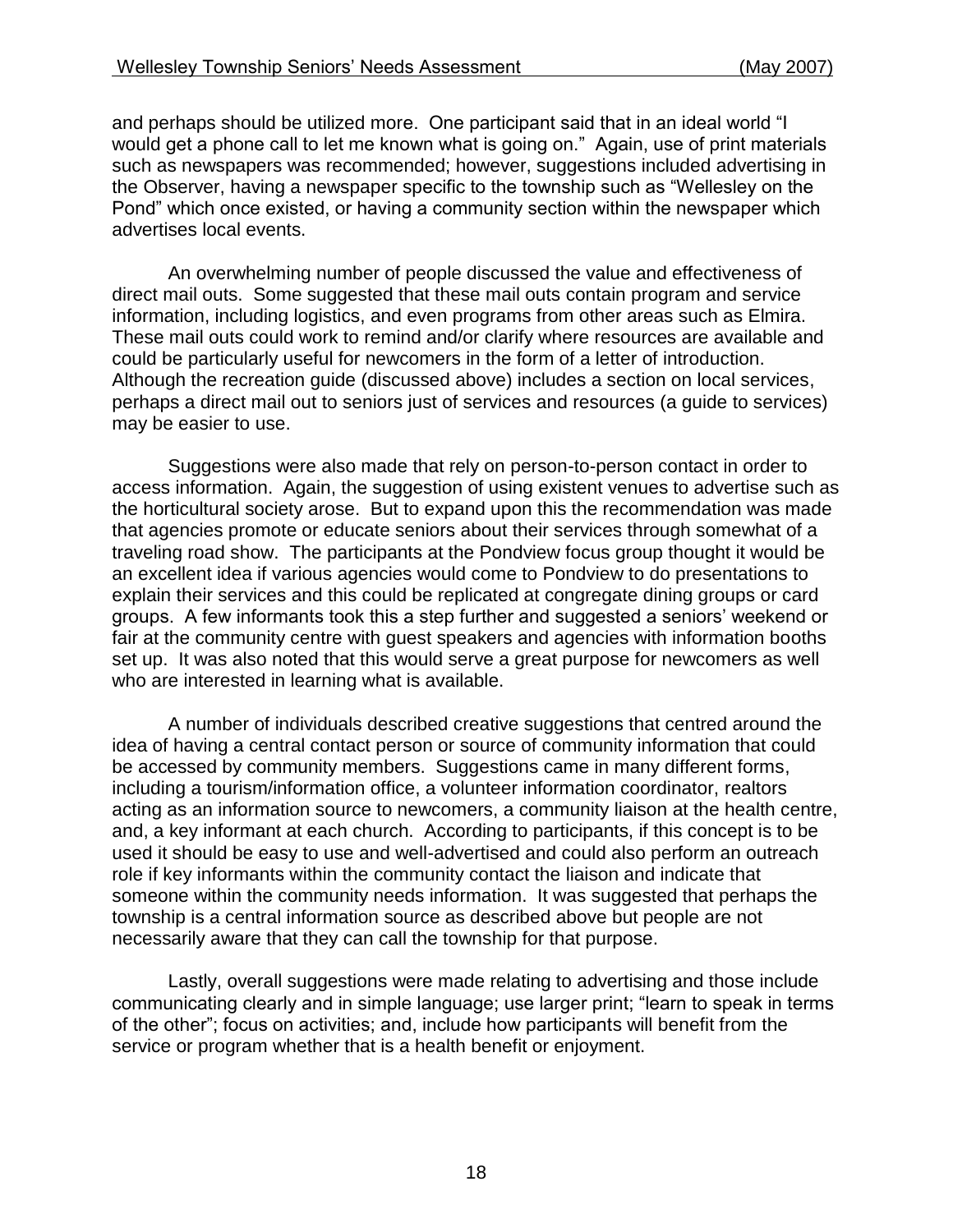# TRANSPORTATION

Perhaps the most variability exists in the responses around the theme of transportation. When asked if transportation is an issue for seniors within the community, one participant eloquently said "it is and it isn't." For those who did not feel transportation was an issue they indicated that most seniors within the community can drive and if they cannot friends or family will assist them.

One respondent said "no…I drive. I'm sure there are some who don't drive but their family looks after them."

"Most have automobiles and go to different things like Tim Horton's or shopping."

"Transportation is not an issue. Most people can get around."

In contrast, others expressed that transportation is one of the greatest needs for seniors within the community. According to some, this loss of a license or inability to drive leads to reliance on friends and family for transportation; if they do not seek alternative sources of transportation they are limited to the immediate community in which they reside; it may contribute to isolation or a loss of independence; and, in some people's perception lead to relocation into a long-term care facility.

"Transportation is needed to get to what you want to get to. Right now those without [a license or a car] are limited to the community."

"People loose their license in their 80's and that is their independence."

"Most of the time you will find that when you don't have a car you go to a nursing home."

It is difficult to determine how big of an issue transportation is for seniors within the community as it is difficult to get a representative sample that includes those who do not drive. A few participants interviewed indicated they did not drive, with one person saying that "I have no way of getting to events."

It was also mentioned that transportation needs to be reliable, affordable and accessible, and if services and programs are intended to be accessible, transportation should be available for participants.

## Where Transportation is Needed To

Those interviewed were asked to indicate destinations that seniors needed transportation to and the three locales noted were medical appointments, shopping and social outings. Some noted the quandary that often exists as "people must go to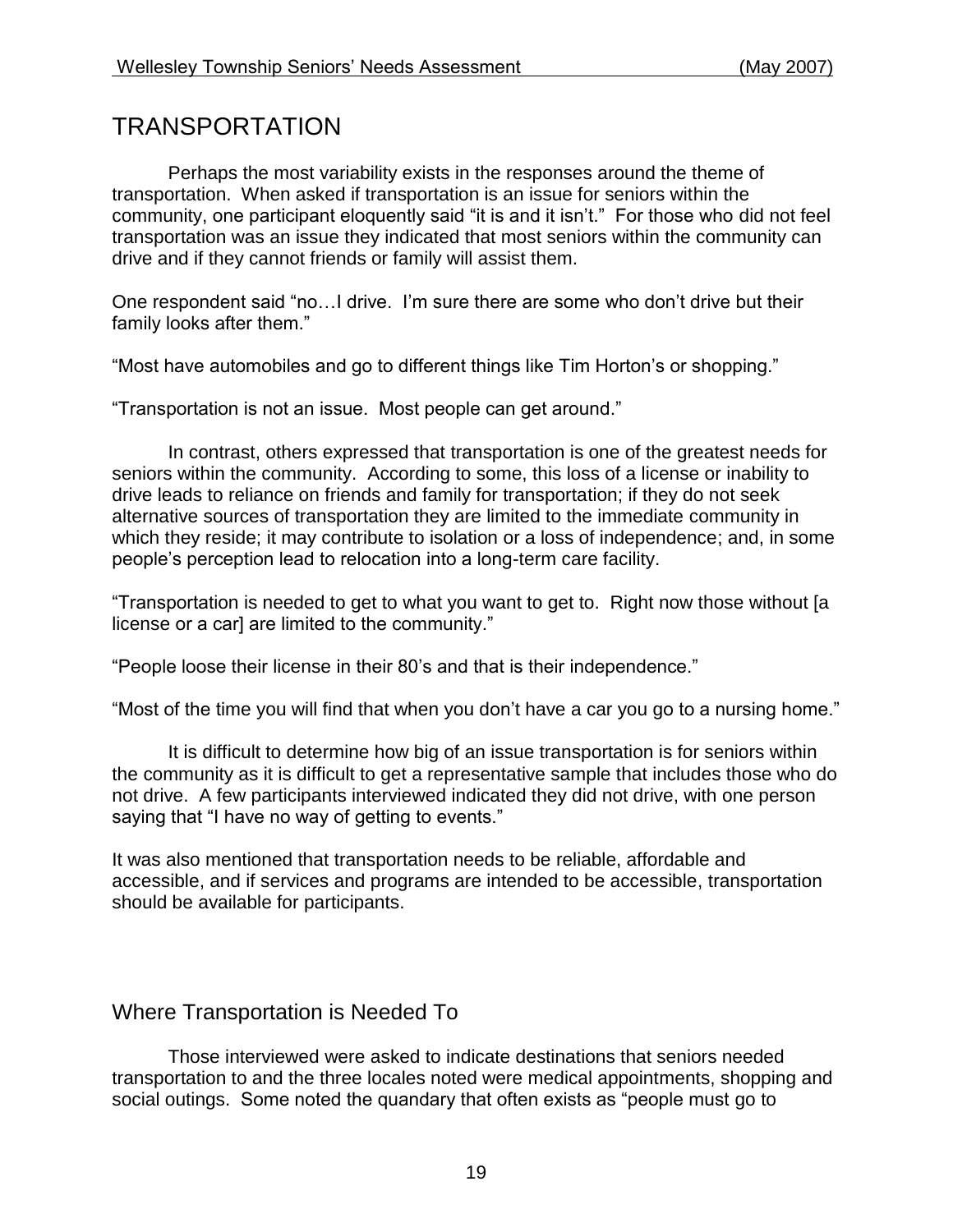appointments for specialists that are often out of the region and transportation is difficult to arrange." In terms of shopping as a destination, it was discussed that although there are shops available within the township you are often required to go out of the area and into the city for things such as clothing. Social, recreation and leisure activities are held at locations further than walking distance for most, so those who would like to attend or visit a friend's house must have a way of getting there.

"We need transportation to social events to keep in touch."

At one focus group participants said that a dream for the community is to have transportation to offsite [or out of township] events. "There is no need to duplicate services that already exist rather provide transportation to existing things." Transportation available to local seniors' centres was mentioned or an indoor pool in another town. This comment ties into the concept of having bus trips discussed above in the One-Time Events section for the Recreation and Leisure theme. It was suggested that perhaps a bus could go on monthly shopping trips into the city.

## Mode of Transportation

For those who do not have access to a vehicle or unable to drive, Kiwanis Transit and volunteer drivers may be utilized. One way to determine if transportation is an issue for seniors within this community is to look to the shear number of people accessing Kiwanis Transit, a non-profit transportation service for those with limited mobility. When speaking with a representative for the agency it became clear that their ridership has increased extensively over the past few years. Kiwanis Transit was mentioned by numerous individuals interviewed and it is seen as a great strength within the community. It was noted as being efficient and as an essential service. However, participants noted some opportunities for growth that the agency could choose to tackle.

In connection to the theme discussed above of Information Access and Awareness, it appears that some are not aware of Kiwanis Transit and the service they provide and others that are aware explained that others do not know about the service and that a lot of confusion exists about the logistics of the service.

"People don't know about Kiwanis [Transit]. When does it run? How does it work?"

One key informant interviewed explained that Kiwanis Transit could only be used by those who are physically disabled which is not the exclusive eligibility criteria to use their service. Any senior 65 years of age or older would be eligible to use Kiwanis' transportation service. This misconception creates confusion and may deter those eligible of using the service from accessing it. Another potential deterrent for some is the cost for use of the service. Although it is subsidized, seniors who are on a fixed income may refuse to use the service even though they may need it.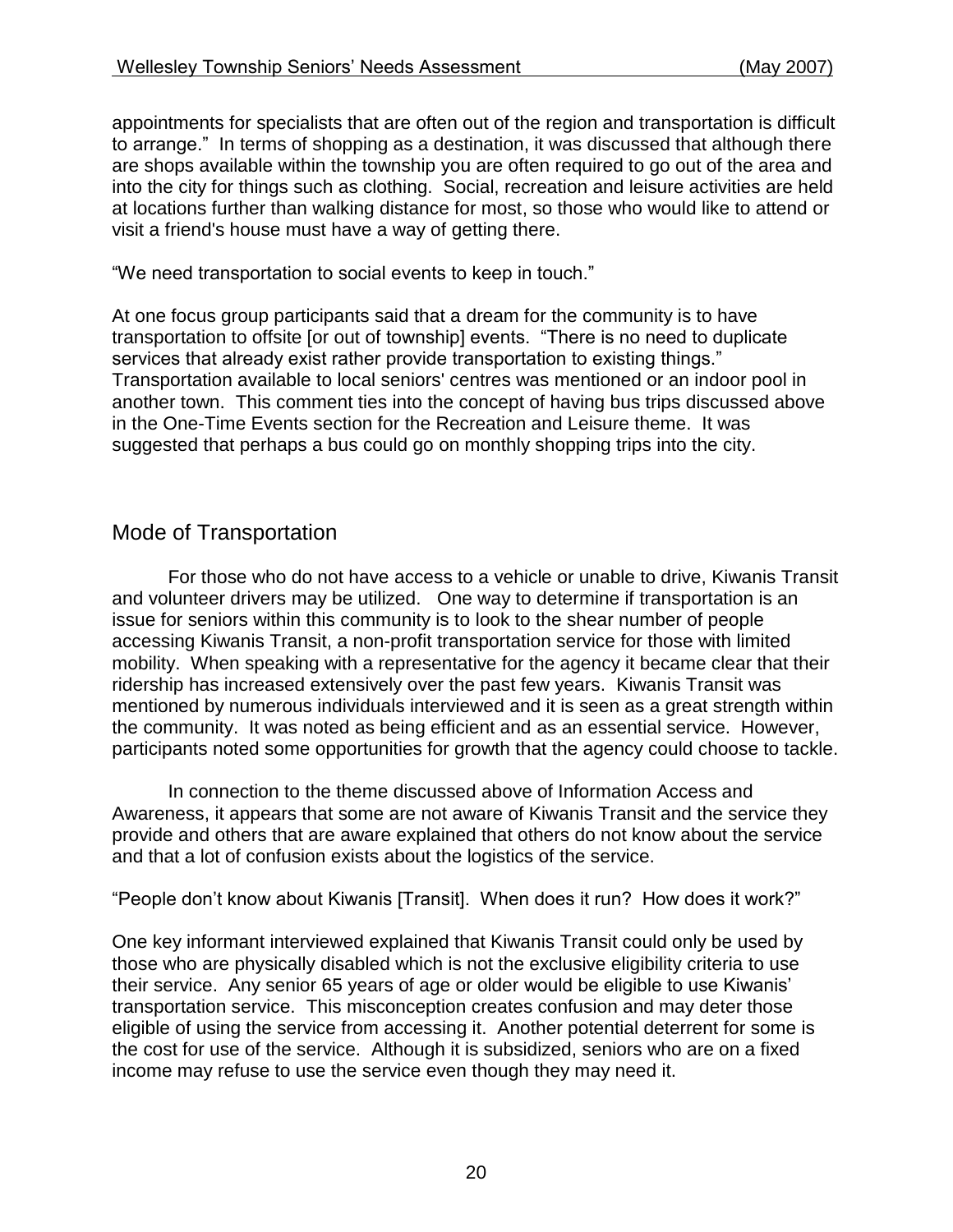Suggestions that arose for Kiwanis centred around the expansion of hours. In one focus group session, expansion of hours of service for Kiwanis was mentioned as a dream seniors have for the community.

"Kiwanis Transit is amazing but it is not available on weekends and evenings."

"Kiwanis is run at certain times and days which are not necessarily the right times."

Other suggestions or areas for growth mentioned included the need for transportation for smaller trips or within town service, especially in the winter months which makes it difficult to walk even for a few minutes down the sidewalk. Perhaps, this need may be better met in another form than transportation service by Kiwanis Transit.

Volunteer drivers are often used within the community whether they are more formally organized in the form of a drivers list or simply through the request of a friend. A few participants mentioned a list that they had that they could call through to find someone to drive them. These are excellent supports but not all seniors within the community may feel comfortable asking others for a ride. For those who do, it was suggested that carpooling be used more frequently to get to events and services.

A number of participants discussed the potential of a transit system within the township. It was noted that a transit system is needed but that it does not necessarily mean a bus, as this may ruin the small town feel that currently exists. A passenger van may be appropriate for the size of the community and the ridership it will be likely to receive. Other design recommendations for this service included points about the cost to ride the van/bus. Participants said that in order for seniors to use this system the fee would have to be the same as the rest of the Region or no fee at all. Key informants interviewed indicated that the Region of Waterloo is currently looking into the prospect of having a transportation system for the township but they will be completing a study prior to making their decision about the feasibility and design of the system.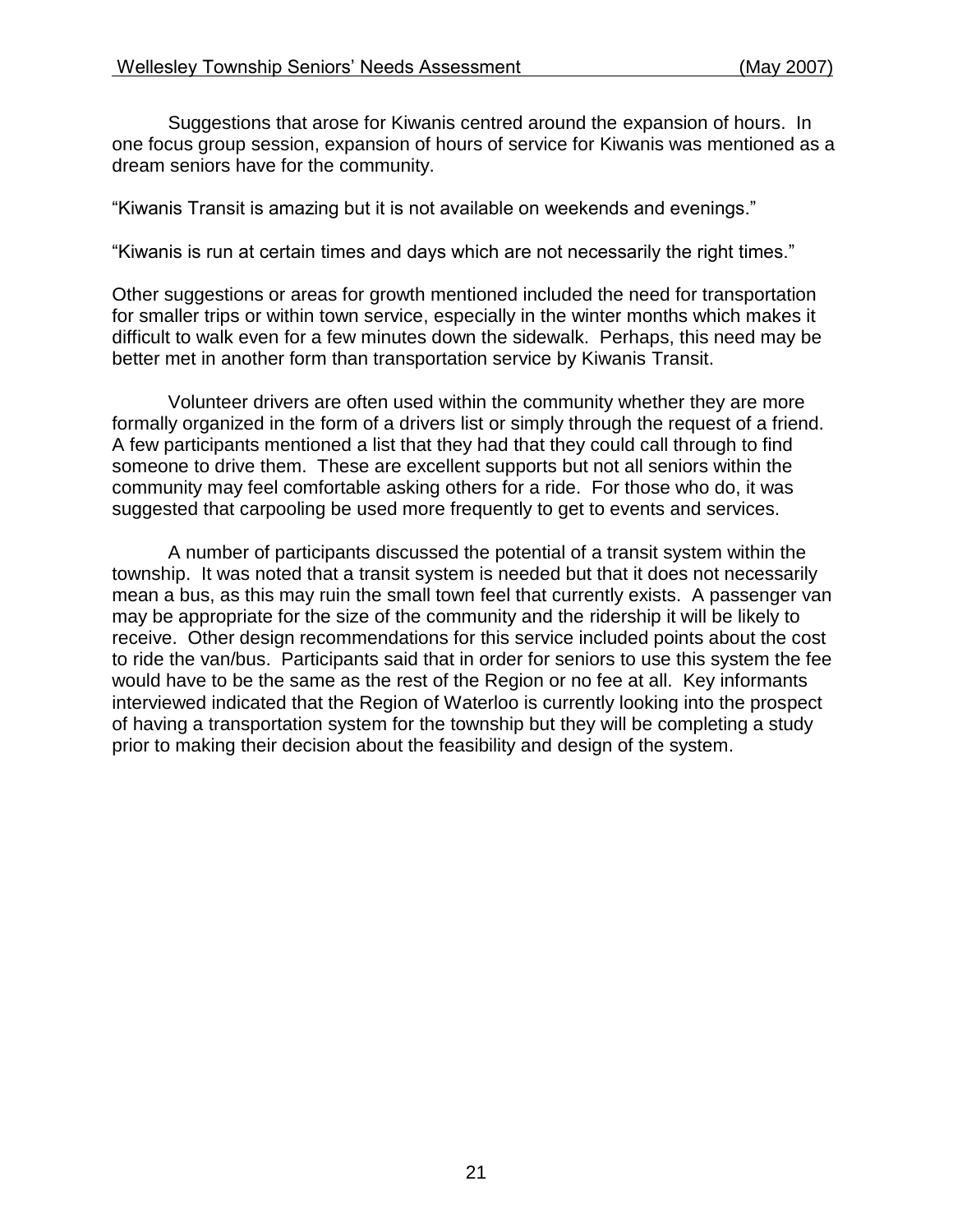# HEALTHY LIVING

Although health needs and strengths did not come out as the most frequently discussed theme within the study, they were discussed by many, and one focus group expressed that their number one concern was health issues but did not go into great detail about their health needs. The concept of health was discussed in a more holistic fashion in that it did not focus strictly on the body or medical services but rather much was said about physical fitness and nutrition. One participant said "people need to realize that you have to work at being healthy" and others must agree as they spoke at length of the need for more fitness/exercise opportunities.

### Fitness/Exercise

Although fitness and exercise were mentioned at length, only one individual interviewed saw exercise as the greatest challenge seniors within the community face. Another participant indicated that "there is little to nothing for physical recreation. There is a need for more physical activities like a sports league for old-timers." Other comments centred around particular needs as they relate to fitness: walking, a space to exercise, traditional forms of fitness such as classes and equipment, and a pool.

Walking seemed to be mentioned as a popular activity but also suggested as something that could be enhanced upon. Currently, people indicated they are walking on existing walking trails within the community, which are seen as a strength, and some are even walking in a parking garage. When asked to dream what an ideal community would have, many focus group participants indicated either an indoor walking track, a walking group or more sidewalks.

"I dream of a safe walking path and more sidewalks so I don't have to walk on the highway."

Respondents explained that an indoor walking centre or track would provide a safe place to walk where falls may be prevented. It would also provide a place to exercise in the winter when many of those questioned acknowledged that they are unable to get out of the house. The many individuals that mentioned a walking group did not explain why they would like that format but it is likely because of the social aspect and the encouragement that you would receive from the other group members.

It was noted that in some of the towns within the township there are fitness centres that exist either at the community centre or as a business. However, participants indicated that more places (physical space) are needed to exercise at.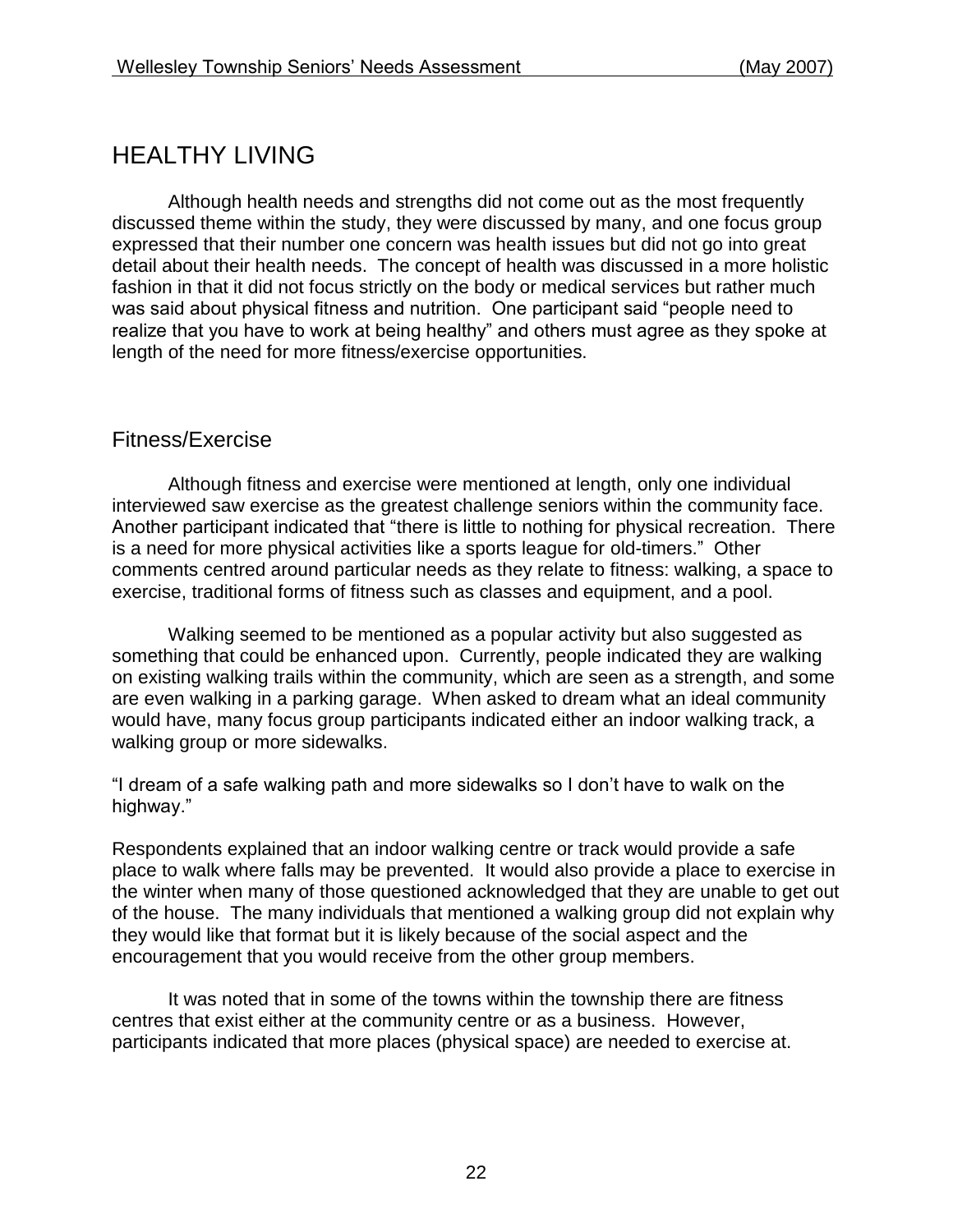"There is no place to exercise when it rains or is cold."

"What is needed is a recreation area that is central."

"People would be interested in a place with some exercise equipment that seniors can handle: for example, a treadmill or easy to operate stuff."

"I dream of a fitness centre with Pilates and fitness for differing levels of abilities."

Clearly a space to exercise ties into what actual exercise will be completed at the facility. Other comments were made about traditional forms of exercise such as classes or equipment. Participants said that there would be community interest in low impact exercises whatever format that comes in. Currently, there are low impact exercise classes being held in St.Clements and the instructor explained that the key to success is explaining the exercises as you go and making it fun. Another participant explained the importance of modifying activities whether it be exercise or something like darts or horseshoes. One individual discussed how fitness classes are not for everyone, and perhaps another event such as dancing classes could be run that will give people the benefits of exercise in a format they will enjoy.

Lastly, a number of participants indicated that a local indoor pool is what is needed for seniors as many wish to swim for exercise. Currently, the local pools are not operated year round and this provides a challenge as many seniors are unable to exercise in the winter. It was suggested that perhaps transportation be provided to an indoor pool within the city to meet this need.

### Nutrition

Nutrition was briefly mentioned by some participants who indicated that a need or issue for seniors within the community is proper eating.

"My neighbour eats headcheese often and gets sick. I drink milk that is too fatty."

Beyond this sometimes people do not feel like cooking for themselves so they do not eat or eat very little. It was noted that meals on wheels are available and are a definite strength within the community.

"The meals are affordable, taste good, and are good sized portions."

Meals on Wheels are an excellent option but some still wish to cook for themselves and suggested that healthy eating seminars or cooking classes would be helpful.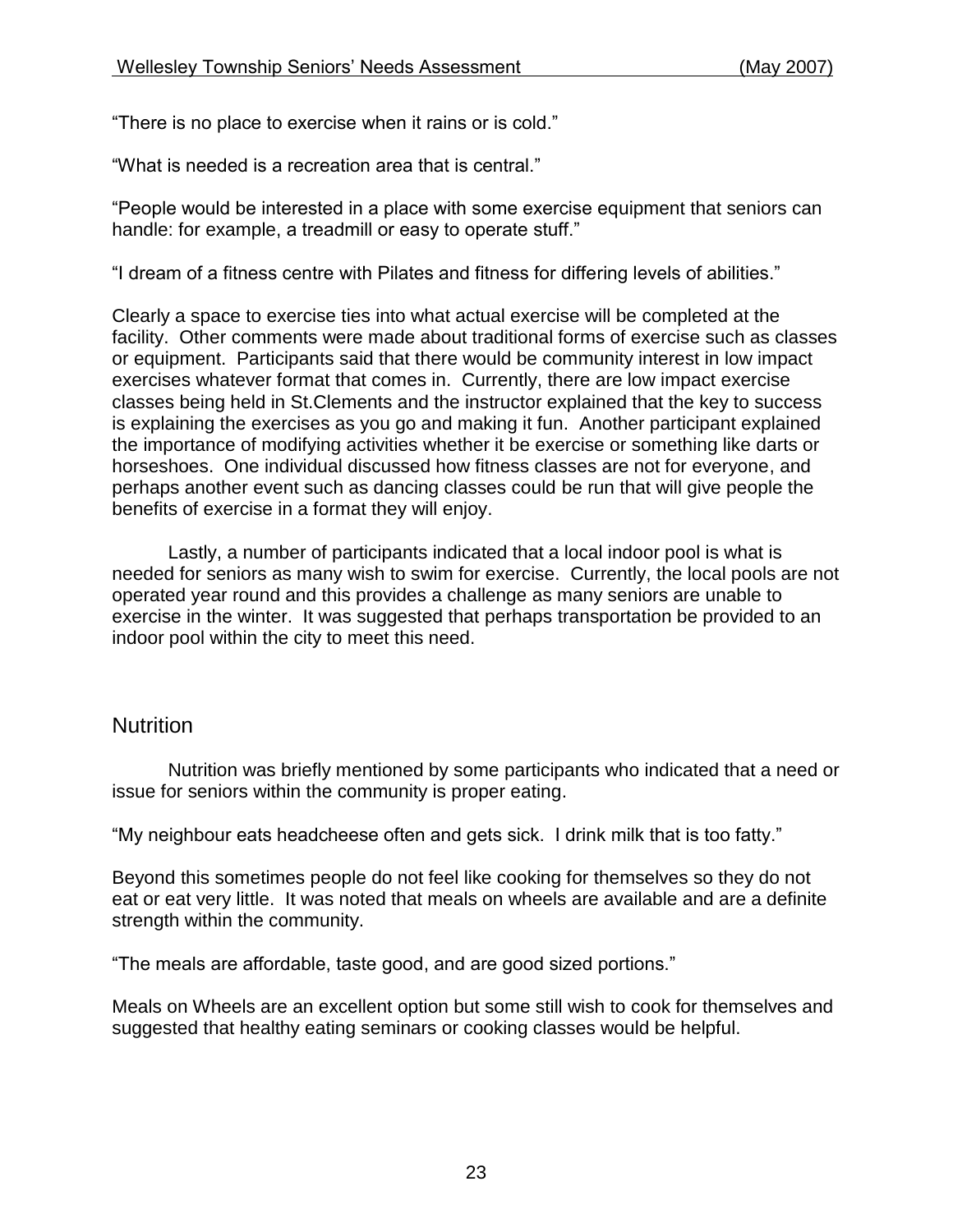Health Promotion/Education

Participants indicated that health education opportunities such as the healthy eating seminar mentioned above would be well attended and is a need within the community.

"When it comes to health we are stuck in an educational rut."

"We need to know more about prevention or how to improve a current condition or loss."

As noted in the education section of Recreation and Leisure, participants indicated that they are willing and interested in learning new things. Potential topics to be covered could include smoking, nutrition, cholesterol, diabetes or prevention of chronic illness. Seminars should be interesting and fun and could include films.

### Access to Medical Resources/Services

 Many respondents noted the family doctors that are at work within the township as a definite strength. One respondent said that doctors are not always available but this was not explored any further for meaning. Some noted that people don't talk to their doctors so it is difficult for their doctor to help them. Others noted that they were aware of some who were having issues with medication management and compliance and perhaps this is something that needs to be addressed. Others discussed the need for more laboratory services available within the township and the distance to the hospital was noted as well.

The Wellesley Township Community Health Centre was frequently mentioned in discussion of current resources available to community members. The Health Centre was seen as a great strength within the community with many community members using the services offered.

"The health centre is a strength within our community because of their wellness philosophy and outreach they provide."

"A lot of people use it [the health centre] and there is a variety of disciplines that work out of the centre."

"One shop meets your needs….it's tremendous and the staff is very professional."

Other features of the health centre that people noted as being strengths are the diabetes program, the foot clinic, the rural health worker, and health sessions that are run. One focus group said that a dream from them is to have a health centre right in their town so they did not have to travel to Wellesley or St.Jacob's which spurred the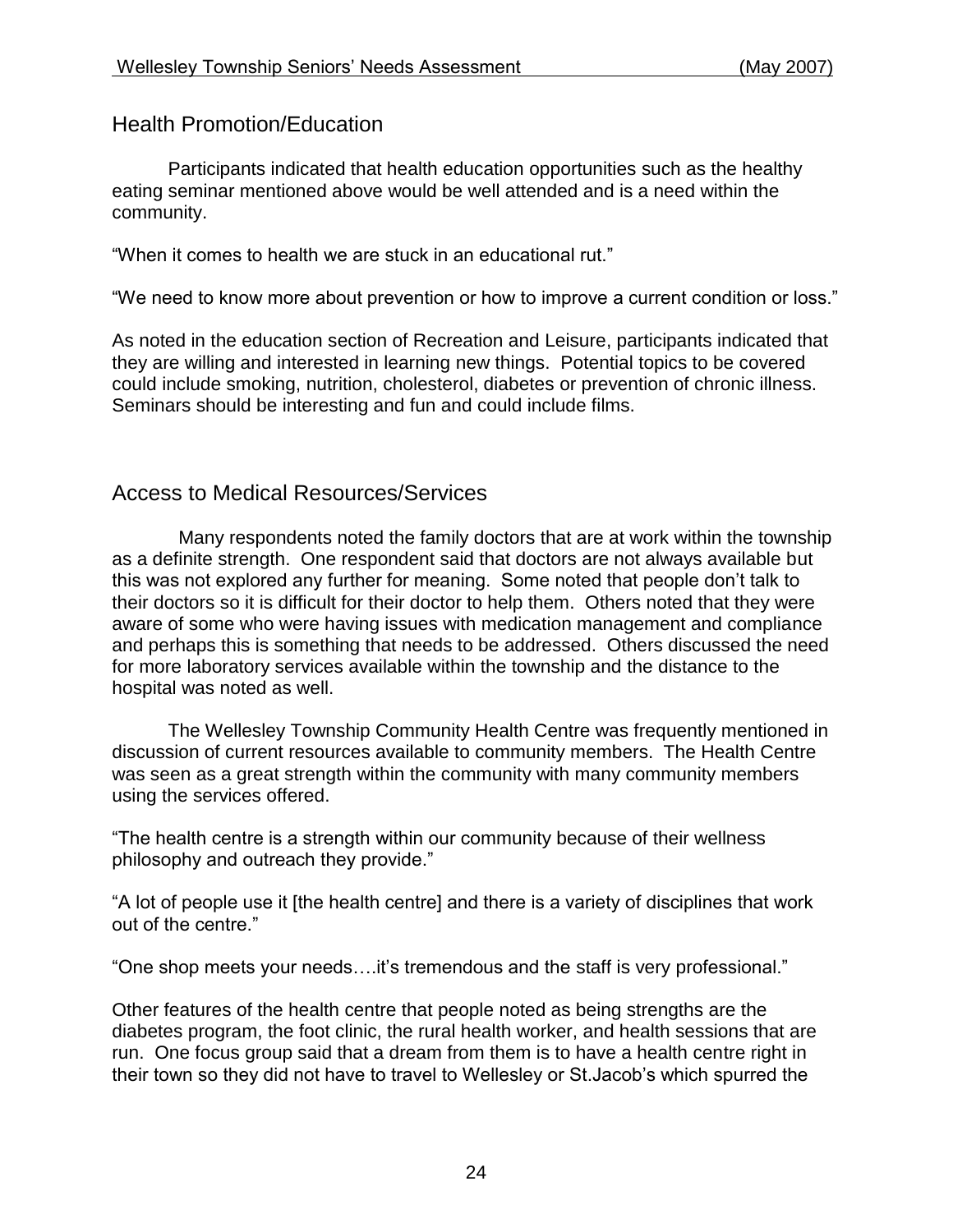idea that perhaps the health centre should do traveling services such as a foot clinic in St.Clement's once a month.

Despite this positive response, it is important to note that respondents also indicated that the health centre presents a challenge for those who have had a good family doctor for a number of years that they do not want to give up to become a roistered client at the health centre.

"People are afraid to give up their doctor."

"The health centre is great but people don't want to leave their doctor."

"The health centre is difficult to use if you don't change your doctor."

These last comments tie into a suggestion made by one participant about information provided to community members about the services available at the health centre. There are some services at the health centre that can be used by unroistered community members. What is needed is a list of services available and who can access each service (roistered or unroistered) to clear confusion about eligibility.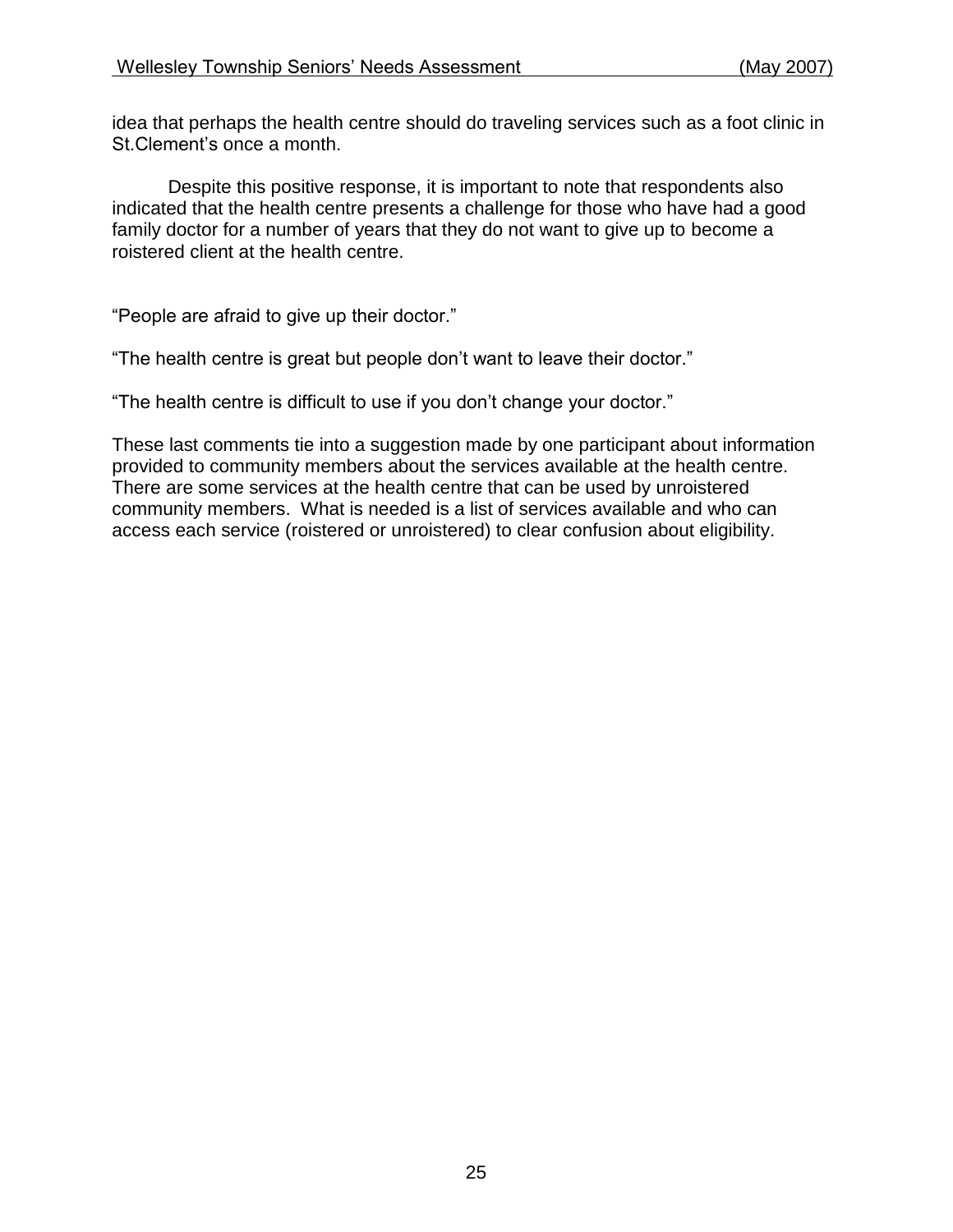# COMMUNITY CHARACTERISTICS

Perhaps what sets the township of Wellesley apart from other communities is the small town feel and connection that exists. Participants were often proud of their community and were able to see many strengths that exist but they also recognized how the community was changing.

"A strength is Wellesley's uniqueness and we don't want to lose that by going too modern."

"The community is changing. There used to be a small town connection where people looked after each other but now families are dying or moving."

The focus of this study was not to explore whether small town connection exists anymore but rather this theme came to exist because of the overwhelming number of comments that centred around support from the church, neighbours and family, volunteers, and the degree to which the community welcomed newcomers. The following is an examination of the above mentioned characteristics of the community.

## Support from the Church

The various churches within the community were seen as a great strength and source of support for community members. One informant from the Low German Speaking Mennonites from Mexico said "the church-they always have the church." Another participant commented on the church providing community in the form of social contact but was dismayed by the fact that the church is not attended as well by younger generations. This person did say that "seniors still use the church as community." It was noted that some church groups are very active and visit people within their congregation who are unable to get out, again providing support for community members. The question was raised in an earlier section about those who are not a part of a church-who do they receive support from? Many suggested that service agencies collaborate with churches for various purposes. There are opportunities to advertise services, use church space and work closely to identify people who may need a service, and, the church may appear to be a less intrusive way of helping a community member.

## Support from Neighbours and Family

Just as the church supports community members and is seen as a strength, so too are neighbours and family members. Neighbours and family members help out older community members by driving them to events, completing tasks such as shoveling or mowing the lawn, paying a visit or phoning to check in. Pondview community was specifically drawn out by some who discussed how this housing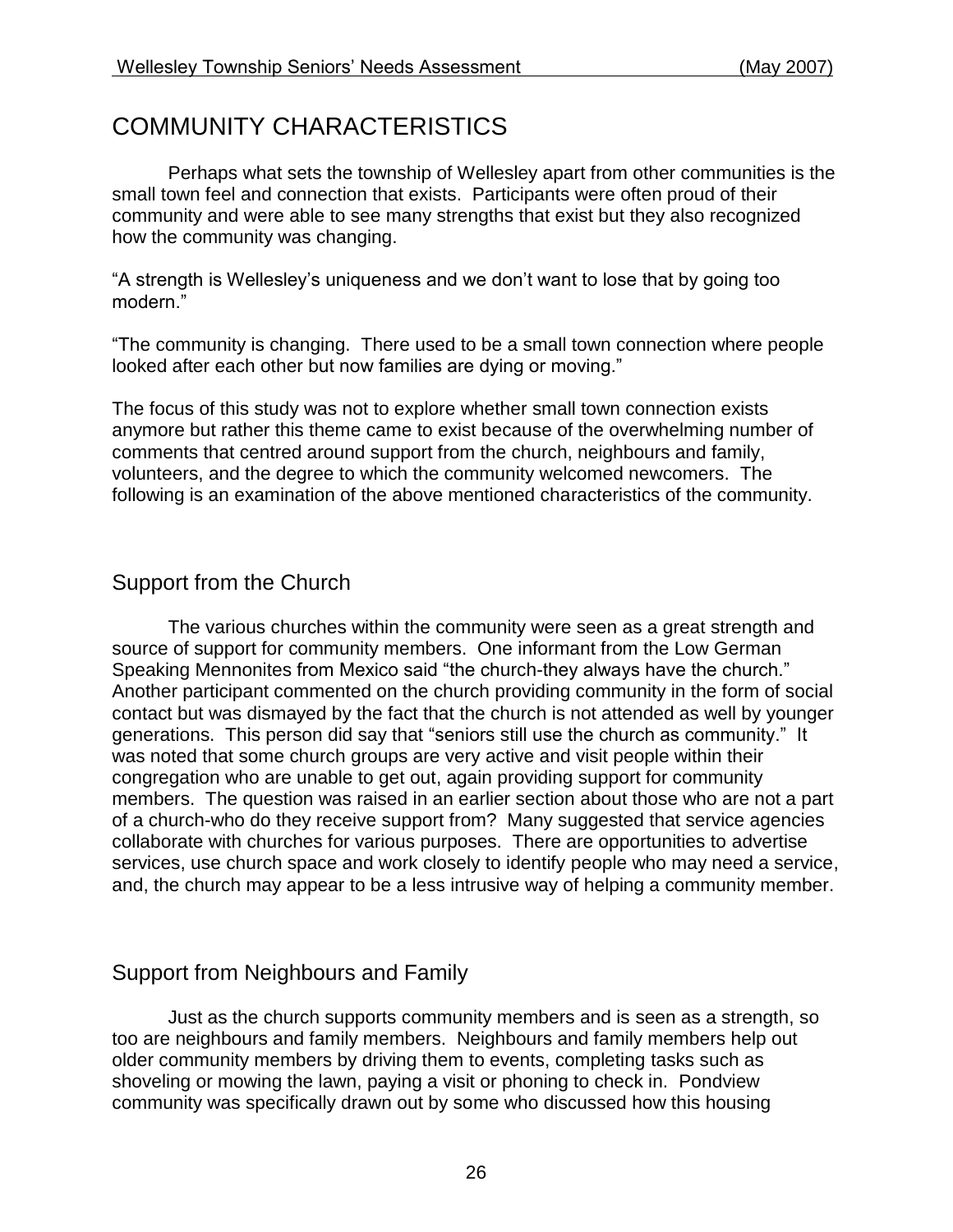arrangement is ideal because people from this 'community within a community' look after each other and provide social support at monthly gatherings.

"One thing about a small community is that we help each other out."

"People are very well looked after."

"Families look after their own."

As this is very encouraging it is also very dangerous to assume that all people have family living close by or neighbours that will help them. It was noted that some people are not willing to ask for help from their neighbors or from more formal services and may be in need but do not receive the needed help because they do not like to bother anyone.

### Volunteers

Volunteers within the community including senior volunteers were seen as a strength existing in the community. They are an important characteristic to the make up of the community and provide the needed supports for many people and programs. Participants noted that there are a lot of volunteer opportunities but that not everyone was sure how to find out about these opportunities. One informant said "I am not sure where to start looking for volunteer opportunities." Others noted the difficulty in trying to recruit volunteers as "people are scarred away by the responsibility of volunteering." One participant suggested that some do not see what they can give and what we need to do is encourage individuals to volunteer by acknowledging and saying that "each individual has strengths and abilities and they should share them with others by volunteering." Perhaps mixing this message with supports for volunteers such as the idea of matching each volunteer with another volunteer would encourage more to volunteer.

### Openness to Newcomers

Participants noted that there are seniors moving into the area to retire as well as younger seniors (50-60) that eventually will age within the community. How will these newcomers be treated? Again variability exists around the construct of openness to newcomers in the community. A few newcomers were interviewed in this process that represent different opinions on how they were welcomed.

One informant said "as a newcomer I just melded in. People are so friendly. It is easy at Pondview because here we have events."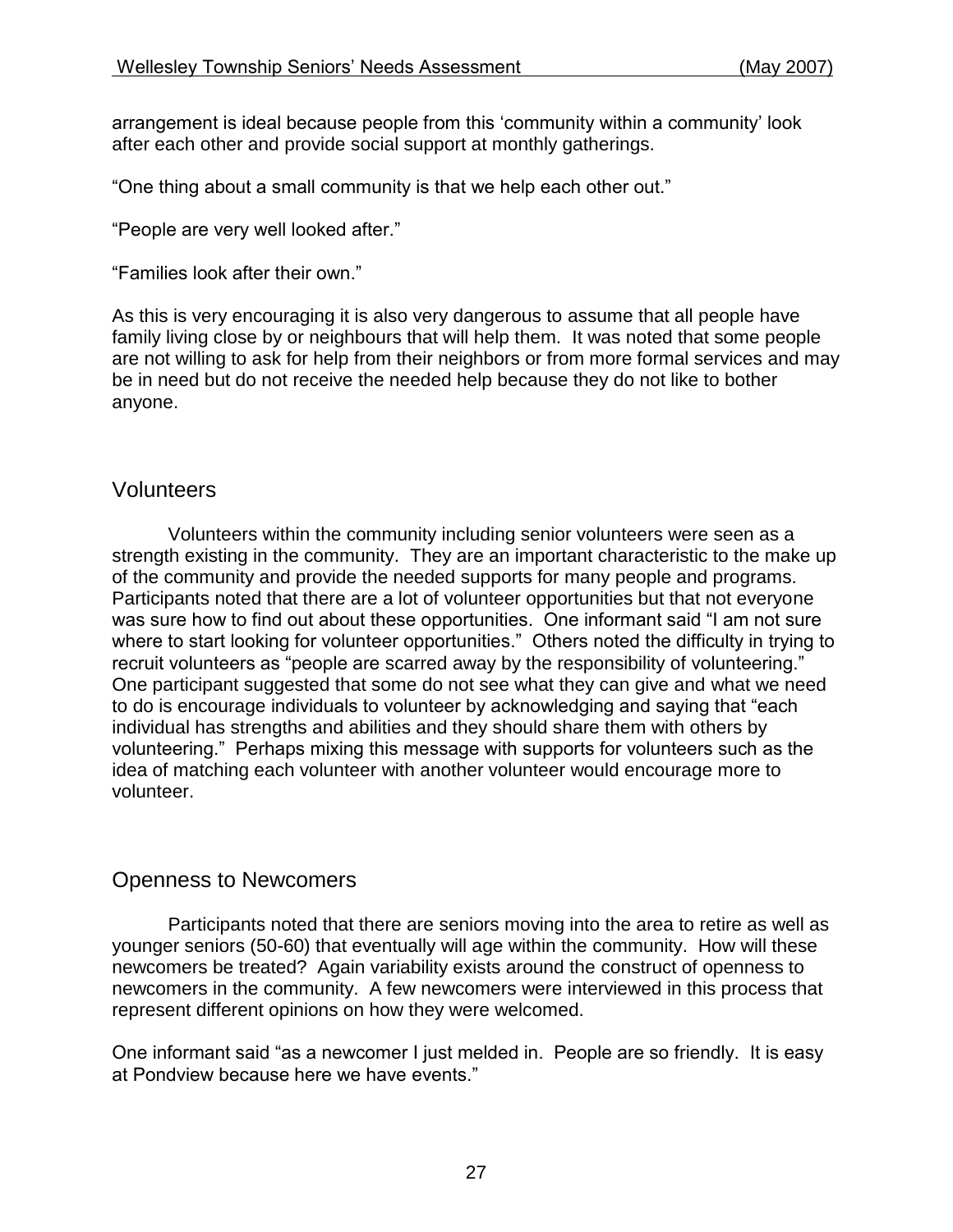Another particular newcomer interviewed, who has now lived here a number of years expressed their feelings on their experience: "Newcomers aren't welcome. There is a narrow-minded expression of hospitality. The Wellesley mindset is that we are Wellesley seniors and no one can join us unless they do what we do. [...] People who aren't born here face barriers. We need to find something that unites us all…find out why they [newcomers] chose Wellesley."

It was also noted that newcomers have difficulty in finding out about services and events that occur within the community. One newcomer said "when you move into the community you're not in the loop…you don't know the resources or practical services." Another acknowledged that a gap exists in how newcomers find out what is available to them. Perhaps this gap could be narrowed by suggestions that were recommended to connect newcomers to the community. The general consensus appeared that people felt that something should be done to welcome newcomers to the community and perhaps a community strategy for welcoming newcomers should be created. It was noted that currently a connection is being established with newcomers through welcome BBQs, the welcoming committee and the recreation guide that all residents receive. Suggestions for further actions to welcome newcomers include: establishing a welcome wagon, visiting newcomers, when people move in they are given a package with all the services available, mailing a letter of introduction, hosting quarterly welcome meetings, real estate agents advertising agencies' services, and having a seniors/newcomers fair as mentioned in the Information Access and Awareness section.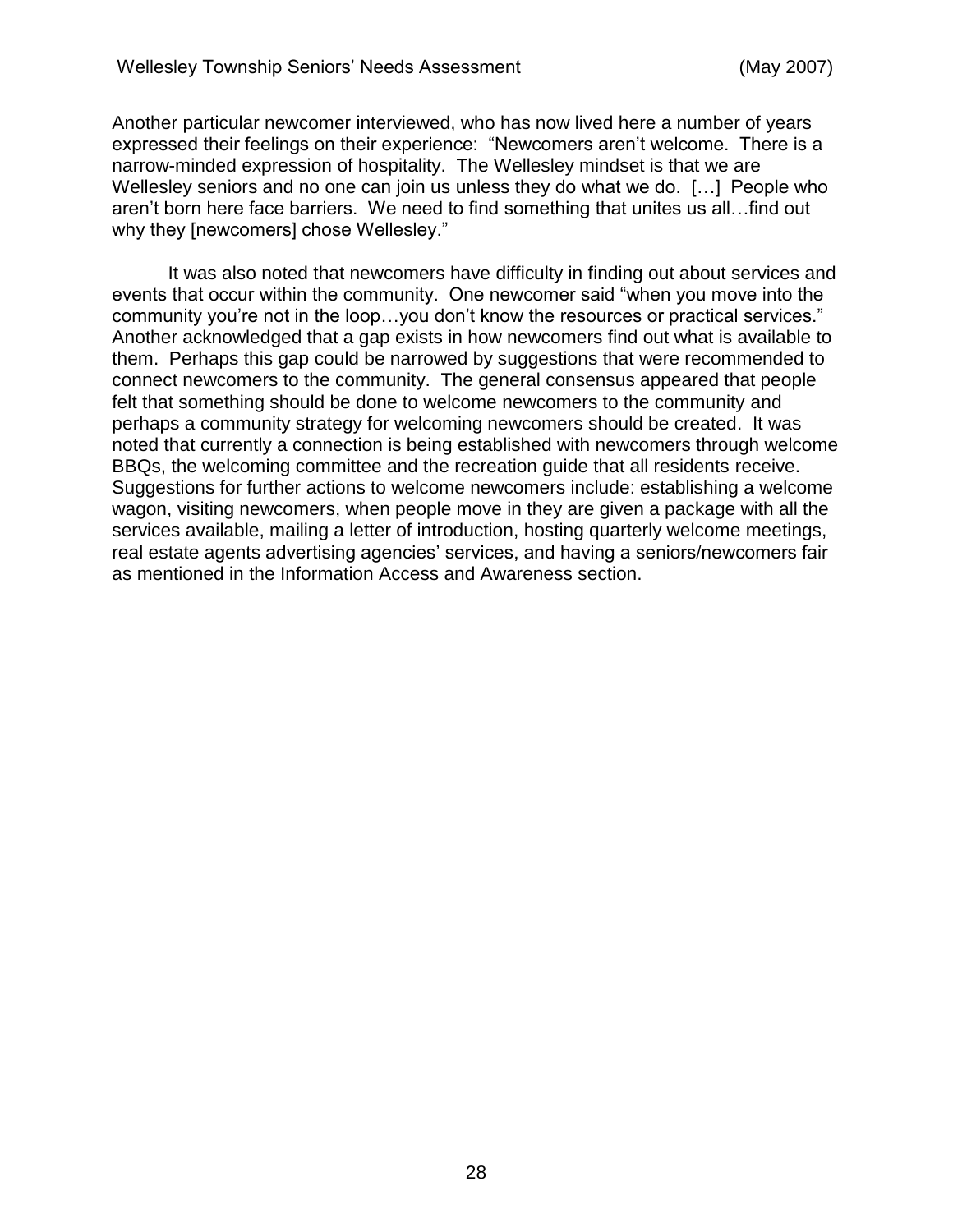# ISOLATION

Again this is another topic that is difficult to quantify or gauge as it is almost impossible to locate those who are isolated within the community and it is hard to come to a common definition of isolation. No one interviewed out-right identified that they were isolated but spoke of being lonely sometimes or of others they knew of or speculated were isolated. About half of those who commented on isolation said it was not an issue and the other half felt that it is.

When asked if isolation was an issue for seniors within the community one respondent said "no... I don't know ones that don't get out. Most seniors are mobile."

Another said "no, don't hear of anyone. We look after them."

"No isolation is not an issue because most people have automobiles. If you have your license and can drive isolation is not a problem."

For those that felt isolation was a problem, some said the greatest problem, indicated that connection to other community members was how they defined the concept of isolation.

"Isolation is an issue if you are not part of the church community or a service club."

"The one's that are connected are really well connected, the ones that aren't are very isolated."

"We often see the ones that get out…what about those that don't."

This last quote raises the point that if these individuals exist they are virtually invisible and difficult to reach if we are not aware who they are. Some commented that they estimate that there are only a small number of individuals within the community that are isolated but again this is difficult to determine.

## Causal Factors

A few of the comments above hinted to the causal factors for isolation such as lack of transportation or no longer being able to drive. These are important to examine from the perspective of the population as they may be indicative of why isolation occurs and what factors can be protective for seniors within the community. Continuing the previous discussion on informal supports and social ties, respondents attributed isolation in part to family living at far distances or due to family dynamics and schisms that have occurred. One participant explained that isolation is an issue for "those who are not church oriented or those who are widowed." Another noted that "some have friends that come to them but some don't like to ask neighbours for help." Interestingly,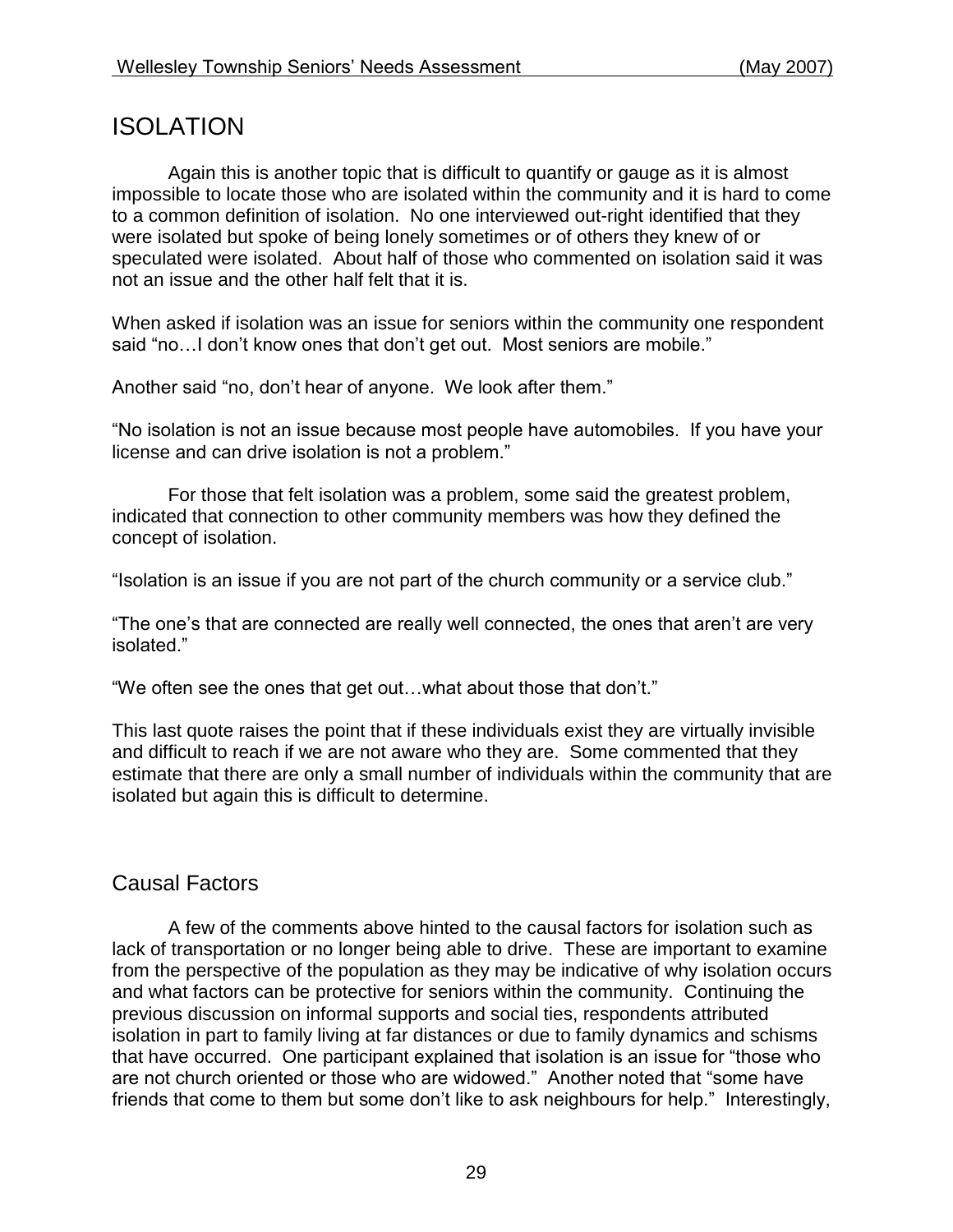one respondent included "community assumptions that churches and family are reaching them" as a cause or precipitating factor of isolation and as mentioned earlier this can be a dangerous assumption.

Health and immobility issues were also cited as causal factors for isolation. Physical, as well as, mental health issues were discussed. One individual said "isolation could be caused by dealing with a loss or deficit. For example, if someone can't hear they may start to pull away from activities because of embarrassment or frustration." One participant explained that those who are immobile may not be willing to do activities perhaps because of embarrassment or perhaps because of inaccessibility of activities or inability of the individual to complete the activity. Immobility may also become an issue only for the winter months in which often people feel they cannot go outside because of their health and safety and this can cause them to be isolated in the these winter months. When asked what you do in winter, one participant said "hibernate".

"In the winter or rain, we worry about falls. We want to be able to not go out."

"Winter is more of a problem because of mobility, driving, no outdoor activities and this may lead to isolation."

Others felt that isolation was a choice in some cases and that we "have to put the onus on seniors." It was noted that some people like to be alone but it is then difficult to say if those individuals are in fact isolated. One respondent explained that "isolated people can get narrow-minded in their thinking" and perhaps this narrow-mindedness prevents them from seeking help or contacting others for social connection. Beyond it being a matter of choice, a few individuals noted that isolation may be caused by a lack of stimulation or "a lack of things to do locally."

## Needs of Isolated Individuals

The majority of the following responses were garnered by asking respondents about what isolated individuals need. Again, this is the perspective of third parties and to gauge a completely accurate answer to this question isolated people would have to be located and interviewed. There was one comment made that isolated individuals need transportation and a number who indicated that what is needed is home-care which will be discussed below under the theme area of Homecare, but a large number of those who commented on what isolated people need spoke of motivation and encouragement.

"They need someone to tell them what to do. They have to feel that they want to do it."

"Those who are isolated need someone to motivate them, convince them they'll have a good time."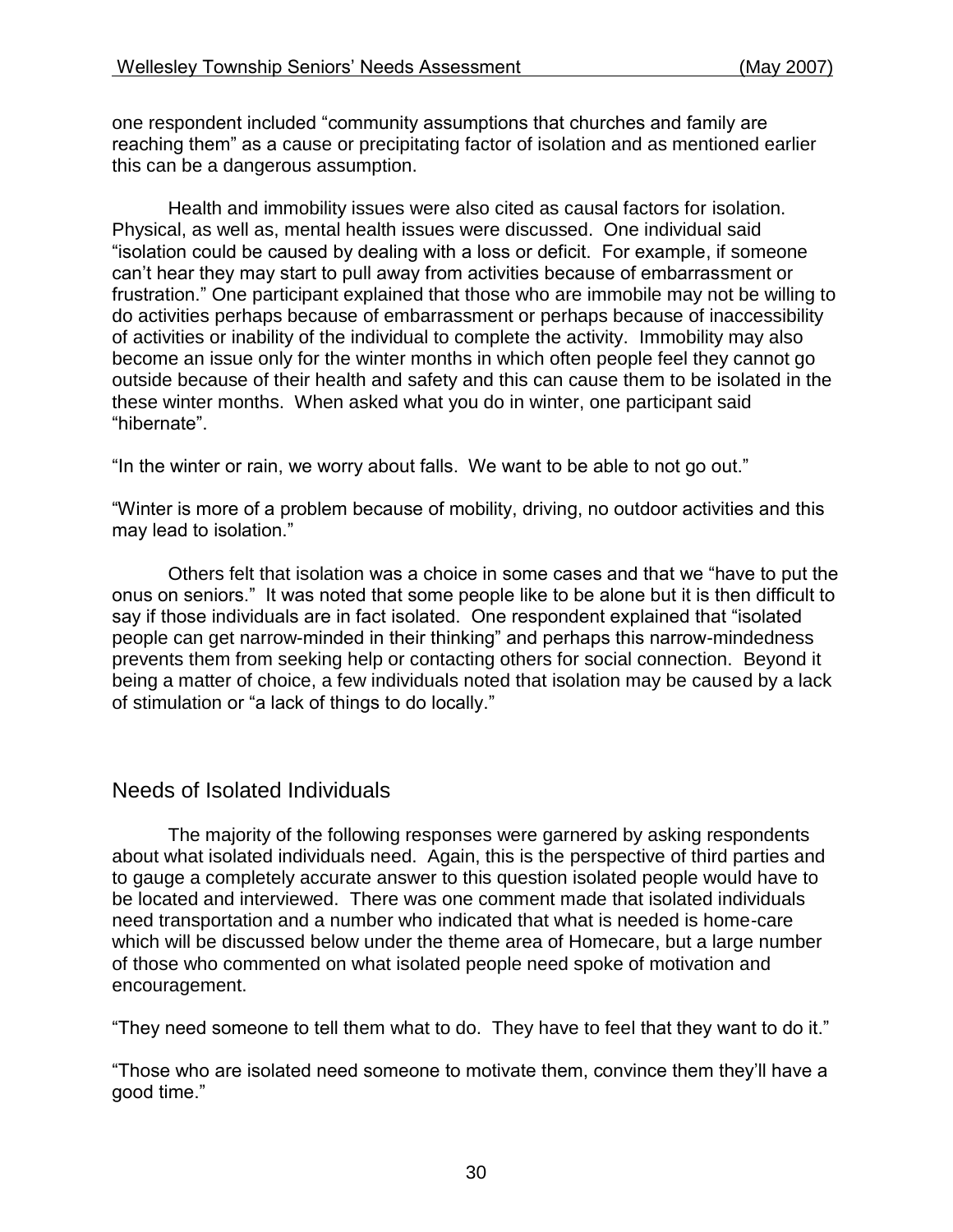"Those who are isolated need encouragement to get involved, a welcoming attitude, letting them know we want them to participate, showing them the benefit of getting involved."

Others suggested that the lack of information about events may keep people from attending, so what isolated people need is information about activities. Perhaps, they could get this information and social connection from a friendly visitor or buddy who comes to their house to chat but also to provide a check-in to ensure that the individual is ok.

# HOUSING

The secondary theme of housing arose in some occasions in which focus group participants explained that their dream was to stay in their house for as long as possible. Participants could not agree about whether Wellesley Township currently has an appropriate mix of housing or an acceptable supply of housing stock. As this is not an inventory of the current stock available, it will just be noted that respondents saw senior-specific housing such as Pondview as a great strength and felt that more of this style of housing such as seniors' apartments where activities could be run as a dream for the community. Similarly, people noted the dream for a long-term care facility within the township so that residents do not have to go to other areas for a room. Concern was raised over affordable housing that has not been kept up to standard where safety has become an issue. Affordability of housing in the community was also raised as a concern as it is difficult for seniors to downsize due to the cost of buying a townhouse or an apartment in a senior-specific community.

# HOMECARE

As noted earlier in the section on Isolation, homecare is seen as a need within the community. In a focus group session one participant noted that a dream of theirs is "a support system to allow seniors to stay in their own homes providing things such as lawn care or a check-in system." Homemaking that is needed extends beyond personal care but includes things such as cleaning or grocery shopping. Community Care Concepts who provides homemaking services was noted numerous times as a strength within the community. They are also responsible for the Meals on Wheels program which was seen in high regard as noted above. Some mentioned the Community Care Access Centre (CCAC) as a strength but challenges have presented themselves in the area of homecare. It was noted that is difficult to find workers to fill the positions and the CCAC is limited in the amount of homemaking service they can allot to each client. "We [CCAC] are limited to the amount of service we can provide. Someone can only get homemaking if they require personal care and there is a limitation to the number of hours. People cannot afford the private caregiving that they require."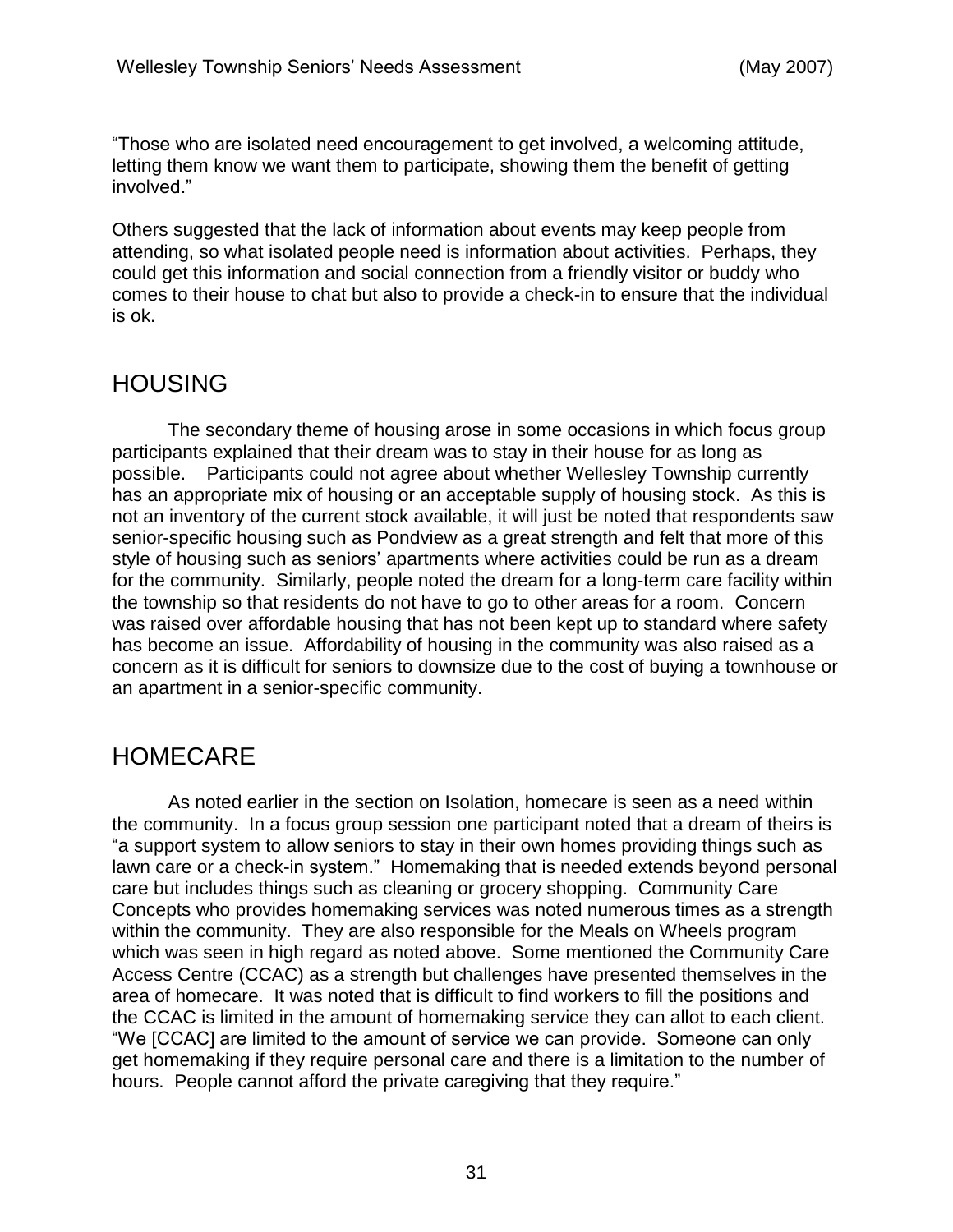# **ACCESIBILITY**

The issue of physical accessibility of structures was raised by a number of respondents and it was seen as a need and dream to correct this. It appears that it is very difficult for seniors to access stores and maneuver in other public places.

"People with canes, walkers, wheelchairs…it is difficult to get around here."

"Not all sidewalks are user friendly."

"People stay away from places that aren't accessible."

It was noted that older establishments are not accessible and are not required by law to be. Specific mention was made of certain grocery stores, convenience stores and drugstores that have no ramping and in some scenarios no railings on stairs.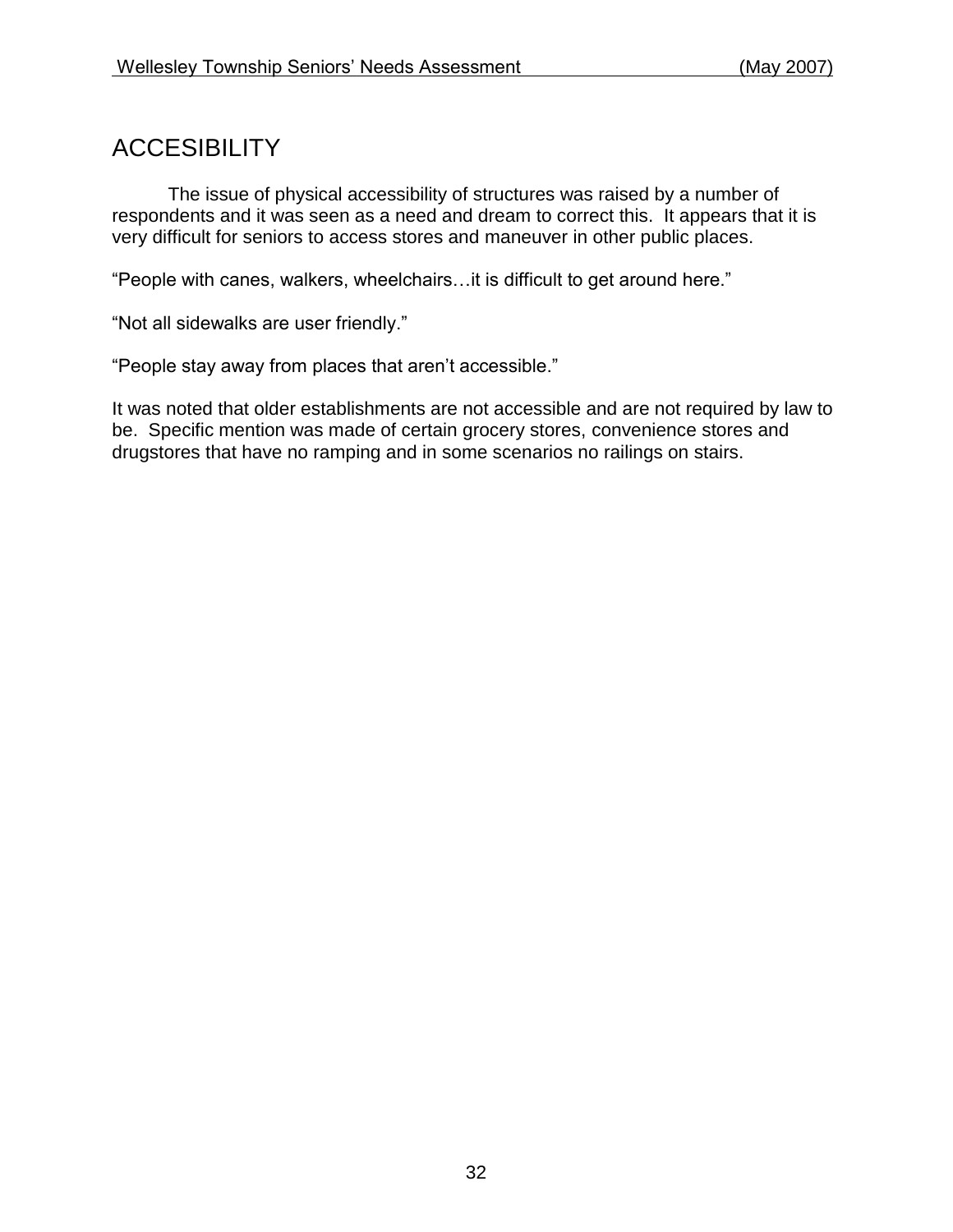# **DISCUSSION**

In the following discussion section the findings are connected to existent literature on the various topics. The themes are discussed separately; however, one thing that stands out when reviewing the themes is their interconnectedness and in some cases the correlation that exists between aspects of the themes. For example, someone in the community may not be able to attend a recreation and leisure activity because of a lack of transportation to the activity or lack of information about all aspects of the event, so this further leads to their isolation and may affect the state of their health. While reviewing the discussion section keep this interconnectedness in mind.

## Recreation and Leisure

It is important to note that no commonly accepted definition of leisure exists in the literature, and just as everything else that has been discussed, how an older person decides to manage their time, which in the later years is comprised of less obligatory tasks and more discretionary time, varies between each older person.<sup>8</sup> Some may feel that time flies by and others are often bored as evidenced by comments made by various participants. It is important to acknowledge the amount of diversity in leisure pursuits so that we are not forcing all older people to play things such as Bingo, assuming that they like it when they may not. This was a comment raised by a number of individuals within the study. How someone chooses what leisure activity they will pursue is typically based on a pattern of activity in younger life that prevails but changes as our personal and social identity, abilities and interests change.<sup>9</sup> Research has shown that leisure pursuits have profound meaning to older people that engage in them. "For most older adults, engaging in leisure activities represents an attempt to use their time in a meaningful way, to find meaning and an identity in daily life, and to facilitate access to social networks".<sup>10</sup> Social interactions are pivotal to one's health in later life, as social exchange is highly correlated with one's happiness, well-being, and satisfaction with life.<sup>11</sup> Not only do leisure activities provide social interaction but they allow the individual to show that they are competent with a high sense of self-worth.<sup>12</sup>

As to be expected many barriers both individual and societal may exist to prevent people from pursuing leisure activities. In this study, people mentioned things such as motivation or financial barriers (individual level) or lack of information and inaccessible locations (societal level) preventing them from pursuing leisure activities. If leisure is so vital to one's meaning and life purpose it seems appropriate that local agencies and clubs work to provide meaningful activities for community members. Perhaps, simply providing the opportunity to do the activity and offering encouragement is breaking down societal barriers.

 $\overline{a}$ 

 $12$  Ibid.

<sup>&</sup>lt;sup>8</sup> McPherson, B. (2004). *Aging as a social process: Canadian perspectives* (4<sup>th</sup> ed.). Don Wills: Oxford University Press.

<sup>&</sup>lt;sup>9</sup> Ibid.

 $^{10}$  Ibid, p.335.

 $11$  Ibid.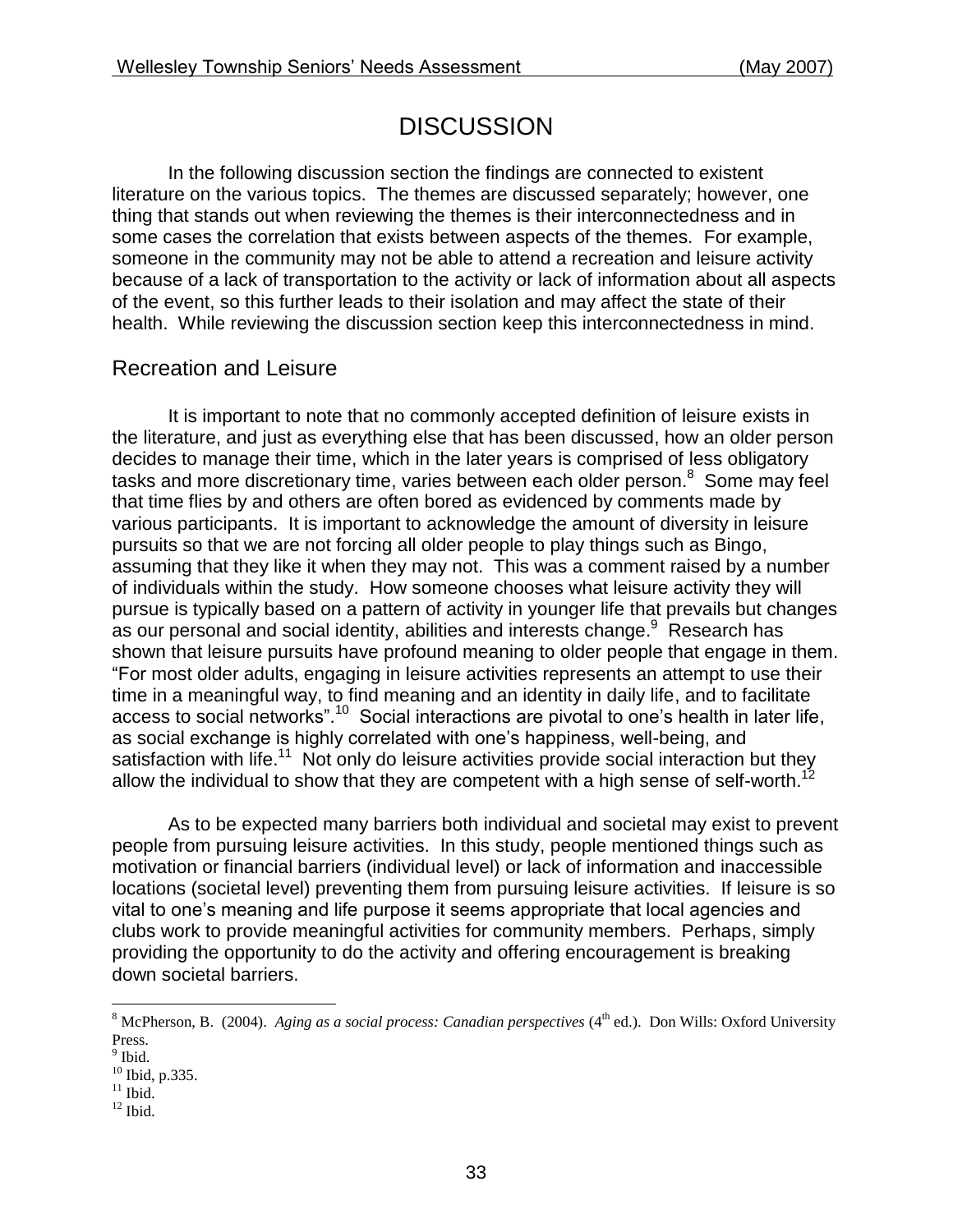### Information Access and Awareness

 $\overline{a}$ 

It is not surprising that in the literature, studies have shown that a lack of awareness of the availability of services is reported by more than two-thirds of rural elderly people.<sup>13</sup> Although knowledge of service varies extensively from person to person, this is an alarming fact when one considers the implications: studies have shown that service use is partially contingent on access to service information.<sup>14</sup> One author notes that often high quality services are discontinued because organizations fail to market their service and seniors are unaware that it exists.<sup>15</sup>

Not only must the information be available but it also must be clear and easy to understand. Schoenberg, Coward and Albrecht (2001) found that a barrier to service is created by uncertainty of agencies' logistical information such as time and eligibility. Participants in their study became preoccupied by the details and arrangements of the formal service and this created confusion and worry and ultimately disuse.<sup>16</sup> The above finding coincides with this studies finding that people often 'don't know where and when'. As well, in this community it is important to note the education and literacy rates when creating informational material and determining how it should be shared. Perhaps print material is not always effective. One study found that although mass mailings are effective, as recommended in our study, they are the most successful when they are combined with press releases, door-to-door dissemination and/or a printed announcement.<sup>17</sup>

Similar to the findings in our study, The Woolwich Community Health Centre in their Community Needs and Capacity Assessment (2005) found that older individuals were likely to find out about agency information from actual organizations and churches, but overall the community typically finds out their information from the newspaper.<sup>18</sup> In contrast, the Region of Waterloo Public Health (2006), in a rural health study, found that word of mouth is the best advertiser according to rural residents.<sup>19</sup> Although, debate exists around the medium for advertising the best idea would be to combine these formats and use the method supported by empirical data-mass mail outs.

<sup>13</sup> Li, H. (2006). Rural older adults' access barriers to in-home and community-based services. *Social Work Research 30* (2), 109-118.

 $14$  Cherry, R. (2002). Who uses service directories? Extending the behavioral model to information use by older people. *Research On Aging 24* (5), 548-574.

<sup>15</sup> McKeage, K., & Kaye, L. (2003). A rural perspective on marketing services to older adults. *Journal of Gerontological Social Work 41*, 91-120.

<sup>&</sup>lt;sup>16</sup> Schoenberg, N., Coward, R., & Albrecht, S. (2001). Attitudes of older adults about community-based services: Emergent themes from in-depth interviews. *Journal of Gerontological Social Work 35*, 3-19.

<sup>&</sup>lt;sup>17</sup> Cherry, R. (2002). Who uses service directories? Extending the behavioral model to information use by older people. *Research On Aging 24* (5), 548-574.

<sup>18</sup> Woolwich Community Health Centre (2005, May). *Community Needs and Capacity Assessment*. St. Jacobns: Kohler.

<sup>19</sup> Region of Waterloo, Public Health (2006, March). *Rural health: Focus on service access in Waterloo Region*. Waterloo: Miedema, J., & Zupko, B.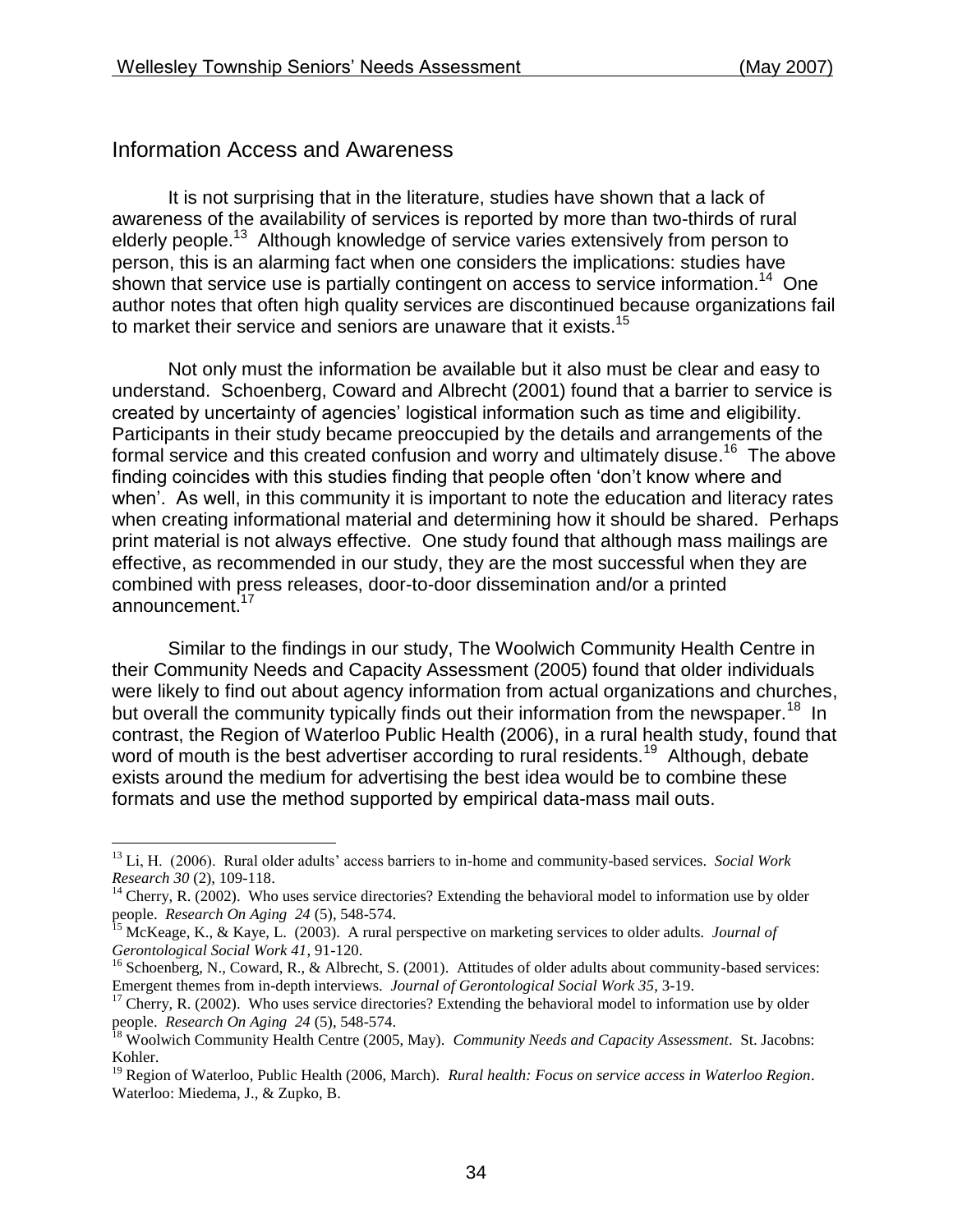## **Transportation**

According to an American statistic, it is estimated that over 90 percent of men and 80 percent of women over the age of 70 drive. $20$  This was not broken down in terms of rural versus urban and the speculation would be that as someone ages their likelihood of driving would decrease but in rural areas there may be more of a necessity to drive. This statistic emulates the findings in our study that most people interviewed still were able to drive but knew of some that were unable. To many seniors, being able to drive a vehicle signifies a greater quality of life and independence, and research concurs that the loss of a license decreases socialization and activities done outside of the home.<sup>21</sup> "Elders living in rural areas [...] may experience an even more profound impact on their health, well-being, and survival when they stop driving. Loneliness, lack of services and social activities in the immediate area, and vast distances to larger communities that offer these services and activities may be difficult to overcome".<sup>22</sup> The perception by some rural elders that one must go into a nursing home when they are unable to drive was not documented in the literature and perhaps this is an area that could be researched further.

One study in particular examined factors that contribute to elders using alternative transportation, in this case Handy Dart transportation in British Columbia, which seems similar to Kiwanis Transit that operates locally. According to Nasdavi and Wister (2006), alternative means of transportation will increasingly become more important as people live longer and these alternative services such as Kiwanis are crucial to social interaction, and, reaching community, health and social services. Although this form of transportation is crucial, it is often underused, accounting for only 2.5 percent of daily travel among older adults and 12 percent of daily use for those that have a medical condition affecting their mobility.<sup>23</sup> The authors found that alternative forms of transportation are used to supplement other forms of transportation, primarily rides provided by informal networks. In fact, they found that people with many informal supports were more likely to use alternative transportation services, perhaps because they were encouraged and informed about the service by their family and friends. $24$ Reasons cited for under use of this form of transportation were "financial barriers, awareness, accessibility, preference and attitudes".<sup>25</sup> They discovered that the strongest predictor of use of the transportation service was the individual's attitude toward the service.<sup>26</sup> Again, this provides another reason for an agency to work on marketing and image.

 $\overline{a}$ 

<sup>20</sup> Johnson, J. (2002). Why rural elders drive against advice*. Journal of Community Health Nursing, 19*(4), 237- 244.

 $21$  Ibid.

<sup>22</sup> Ibid, p.238.

<sup>&</sup>lt;sup>23</sup> Nasdavi, G., & Wister, A. (2006). Informal social support and use of specialized transportation system by chronically ill older adults. *Environment and Behavior 38*(2), 209-225.

 $24$  Ibid.

 $^{25}$  Ibid, p. 210.

 $26$  Ibid.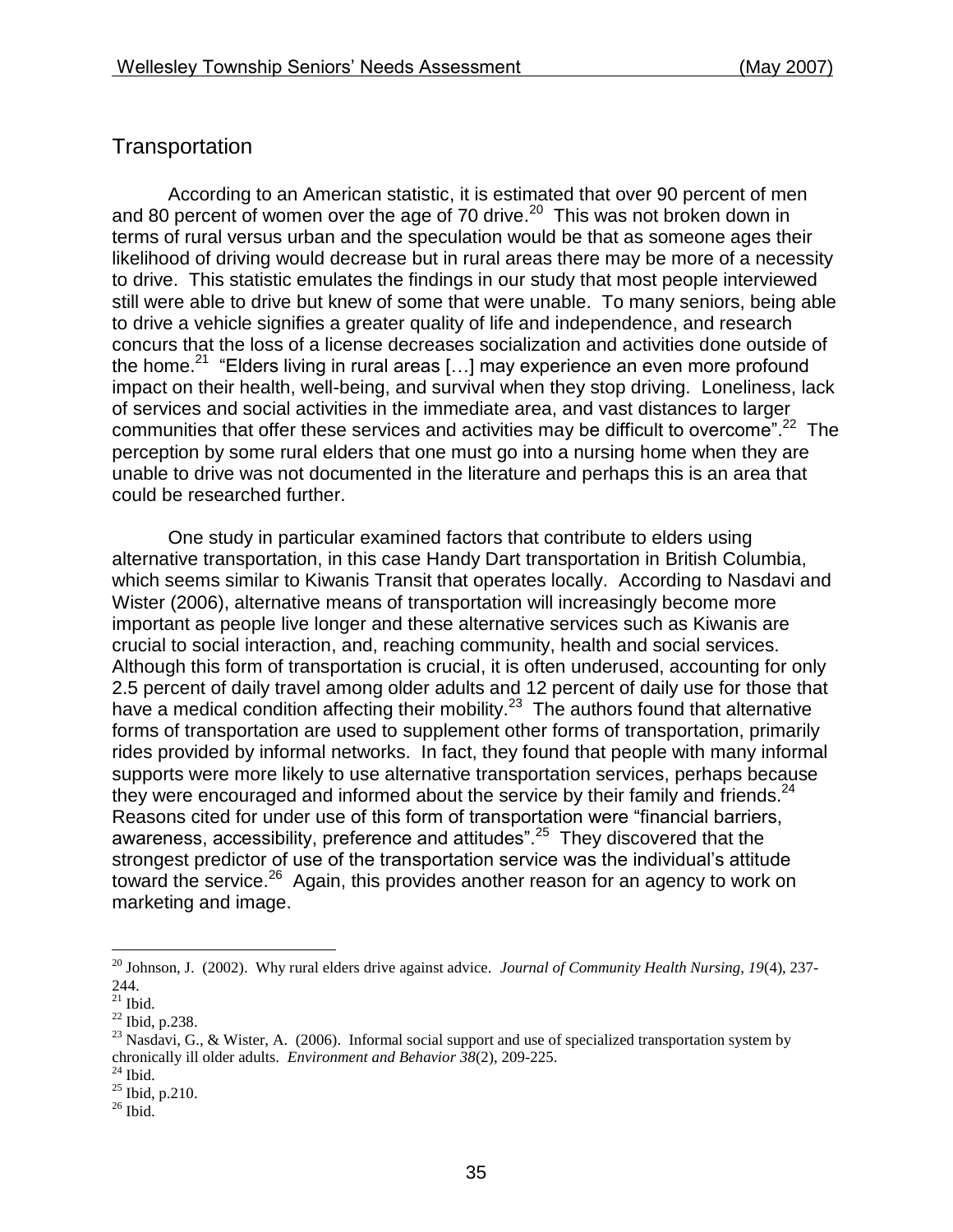# Healthy Living

Although it has been found that sport and exercise participation is strongly linked to successful aging, "over 60% of Canadians over the age of 65 remain physically inactive".<sup>27</sup> This finding contradicts a previous study by the Woolwich Township Health Centre (2005) in which individuals aged 60-74 years reported that they exercised more frequently and longer than individuals in a lower age category.<sup>28</sup> This may be due to the availability of senior-specific exercise classes and activities in Woolwich Township, the place where the above study took place. Many barriers to participation may exist, including lack of opportunities (or abundance which acts as an enabler as noted above). Two specific barriers worthy of noting because they can be combated by agencies are the older person's belief that they will be unable to do the physical task due to their age and the belief that there will not be any health benefits from exercising at this age. $^{29}$ Agencies providing health services and exercise programs can encourage seniors that they can do these activities and demonstrate how they have been modified for different abilities. They can educate them on the benefits of exercise at their age in a seminar format or at the beginning of classes. One author notes that in certain rural communities, history and values purport that one must be productive, so physical activity should mirror this and involve a purpose.<sup>30</sup> For example, instead of going on a walk for the sake of health, go on a walk to pick berries. This somewhat mirrors the comment made by someone in the study about hosting dance classes rather than fitness classes.

## Community Characteristics

It has been found that support from friends and family, as evidenced in this study, allows seniors to remain in their homes. $31$  Not only does the variable of social support allow people to stay in their homes or not, high social support has a positive impact on a person's health and lower social support is connected to illness and death.<sup>32</sup> Therefore, social support can be seen as a coping mechanism. Although one study found that rural older adults have few people in their social networks and decreased levels of support,<sup>33</sup> this may be combated in Wellesley Township by the fact that this community is not isolated and the important role the church plays which may provide a buffer. For those

 $\overline{a}$ 

 $32$  Ibid.

<sup>27</sup> Witcher, C. (2006, April). Designing health-promotion messages for older adults in rural areas, p.2. *WellSpring 17* (2), 1-4.

<sup>28</sup> Woolwich Community Health Centre (2005, May). *Community Needs and Capacity Assessment*. St. Jacobs: Kohler.

<sup>29</sup> Witcher, C. (2006, April). Designing health-promotion messages for older adults in rural areas. *WellSpring 17* (2), 1-4.

 $30$  Ibid.

<sup>31</sup> Johnson, J. (1996). Social support and physical health in the rural elderly. *Applied Nursing Research 9* (2), 61- 66.

 $33$  Ibid.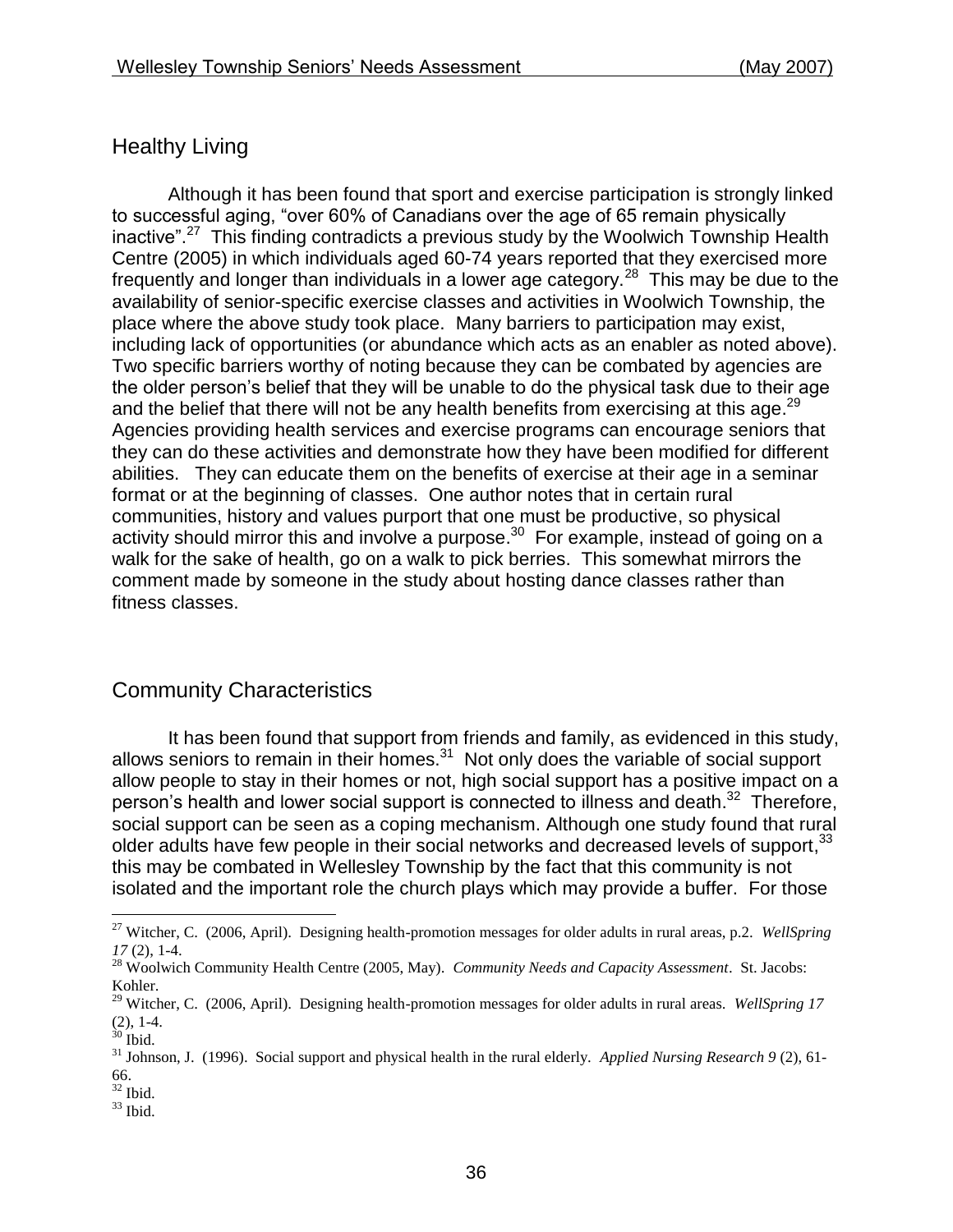that are new to the community or do not have a support system, formal supports such as Community Care Concepts may fill in this gap when informal supports are not available. It is essential that people do not assume that all people have a support network as this is how people slip through the cracks.

The tight-knit aspect of this community is important but it should not be so tight as to not let new people in, as was evidenced by some comments made in this study. Perhaps, as one person suggested, we, as a community, can find what unites us all rather then what makes us different and welcome all those who decide to choose Wellesley Township as a place to live.

#### **Isolation**

Not only does one's level of isolation predict satisfaction in later life but being isolated also has many detrimental consequences. Researchers have found that isolation contributes to depression, and is a risk factor in the development of cognitive decline and physical illness, including cardiovascular disease.<sup>34</sup> When discussing the nature of social isolation it is important to acknowledge the difference between isolates and desolates. Isolates are isolated by choice in that they have chosen this habitual lifestyle<sup>35</sup> as evidenced by comments in the study about choice. On the other hand desolates are isolated because of life circumstances, imposed on them by either emotional or physical loss.<sup>36</sup>

As someone ages their social contacts typically reduce in number because of loss, and social interaction may become increasingly difficult as physical impairments such as vision or hearing loss impede on one's ability to communicate.<sup>37</sup> Also, certain environments can be isolating such as a rural community with a lack of transportation options. It is interesting to note the impact seasons have on individuals. Isolation does appear to occur more frequently in the winter months.<sup>38</sup> Having this knowledge, perhaps agencies could do special programming for the winter where people interact through computers or video conferencing or receive letters or videos from others. Perhaps agencies could do more visiting to homes and offer services at people's houses during the winter months.

 $\overline{a}$ 

<sup>34</sup> McInnis-Dittrich, K. (2005). *Social work with elders: A biopsychosocial approach to assessment and intervention*. Boston: Pearson Education incorporated.

 $35$  Ibid.

 $36$  Ibid.

<sup>37</sup> Ibid.

<sup>38</sup> Johnson, J. (1996). Social support and physical health in the rural elderly. *Applied Nursing Research 9* (2), 61- 66.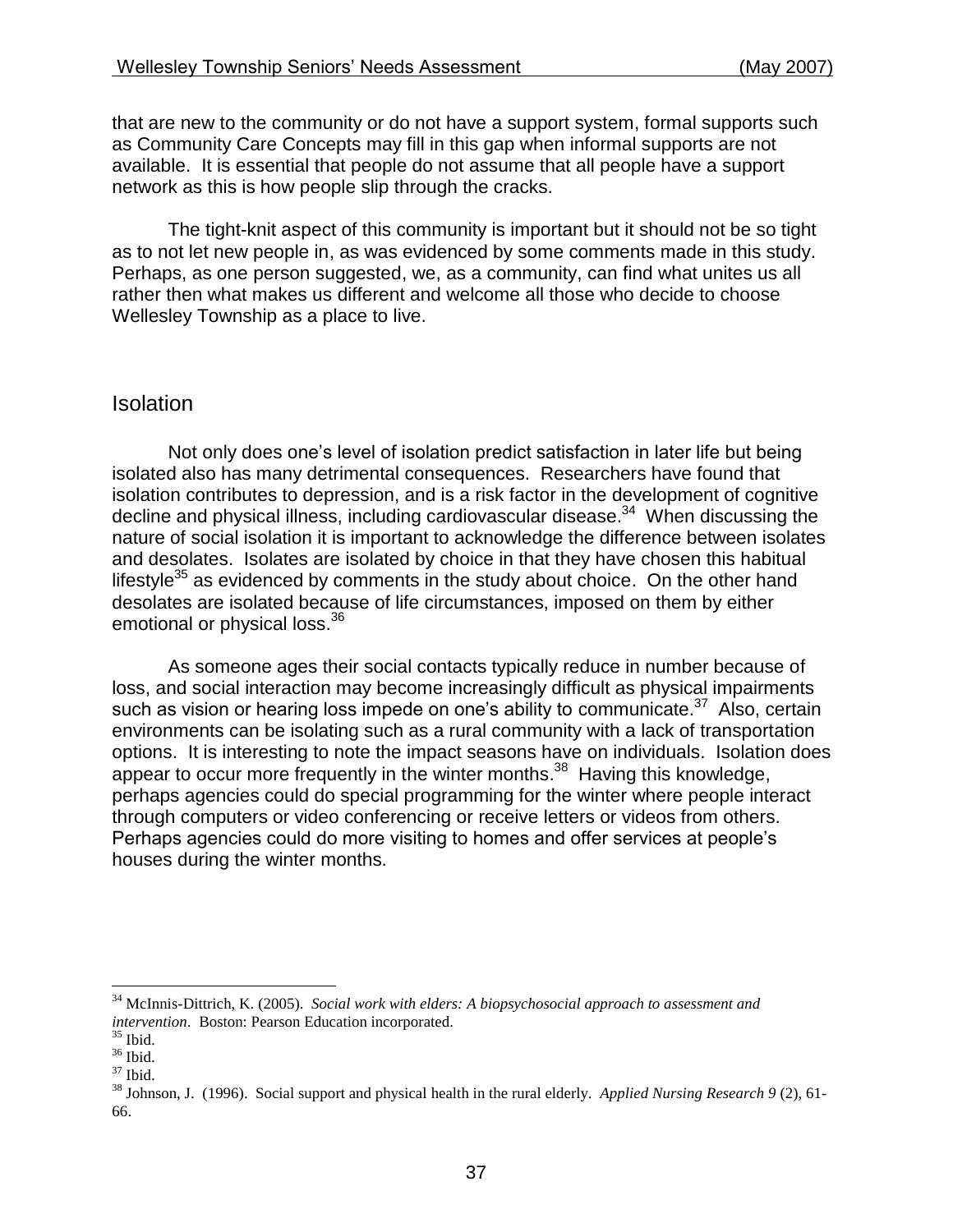# RECOMMENDATIONS

It is important to note that recommendations have been made throughout the findings section, such as having a strategy to welcome newcomers to the community, and often each section included a design section that made suggestions on how events and services should be advertised, located etc. As well, each theme is a recommendation in itself. For example, it was found that more recreation and leisure opportunities are needed, therefore, the recommendation is that more recreation and leisure opportunities be developed using the design recommendations included.

There are recommendations that have been made throughout that are specific to different agencies or community groups and each agency should keep this in mind as they scan the findings and discussion sections. Even if your agency or group is not mentioned, you will find that there are specific recommendations above that will apply to your agency or community group. The following is a list of overall recommendations that can be generally applied to various settings. They arose as themes that continually came up in the various theme sections and conversations with participants and service providers.

### 1. **Think outside of the box…be flexible**

 $\overline{a}$ 

It is important to try doing things differently because perhaps the way that they are being operated presently is not working. The community of Wellesley Township is unique and urban programming or solutions have proven to not always be successful in rural settings. Contrary to popular belief, seniors are able to learn new skills and knowledge and can adjust to change<sup>39</sup> and the old saying that you cannot teach old dogs new tricks is incorrect. It is important that as a community and agencies we stop hiding behind this old excuse and work to alter our programs or create new programs that best suit seniors' needs. The above recommendations can be used as a starting point to evaluate current practices and can be supplemented by an evaluation component.

### 2. **Listen to seniors and include them in planning and participatory evaluation**

Although this seems to be an obvious recommendation, it is surprising how often agencies proceed in planning without consulting or including service users in this process. Li and Blaser (2003) discuss how including the 'right' community leaders in planning can make or break a project in a rural community.<sup>40</sup> I would go beyond this in saying that seniors should be included in every step of the

 $39$  McPherson, B. (2004). *Aging as a social process: Canadian perspectives* ( $4<sup>th</sup>$  ed.). Don Wills: Oxford University Press.

<sup>40</sup> Li, H., & Blaser, C. (2003). Rural program planning and development for older adults. *Journal of Gerontological Social Work 41*, 75-89.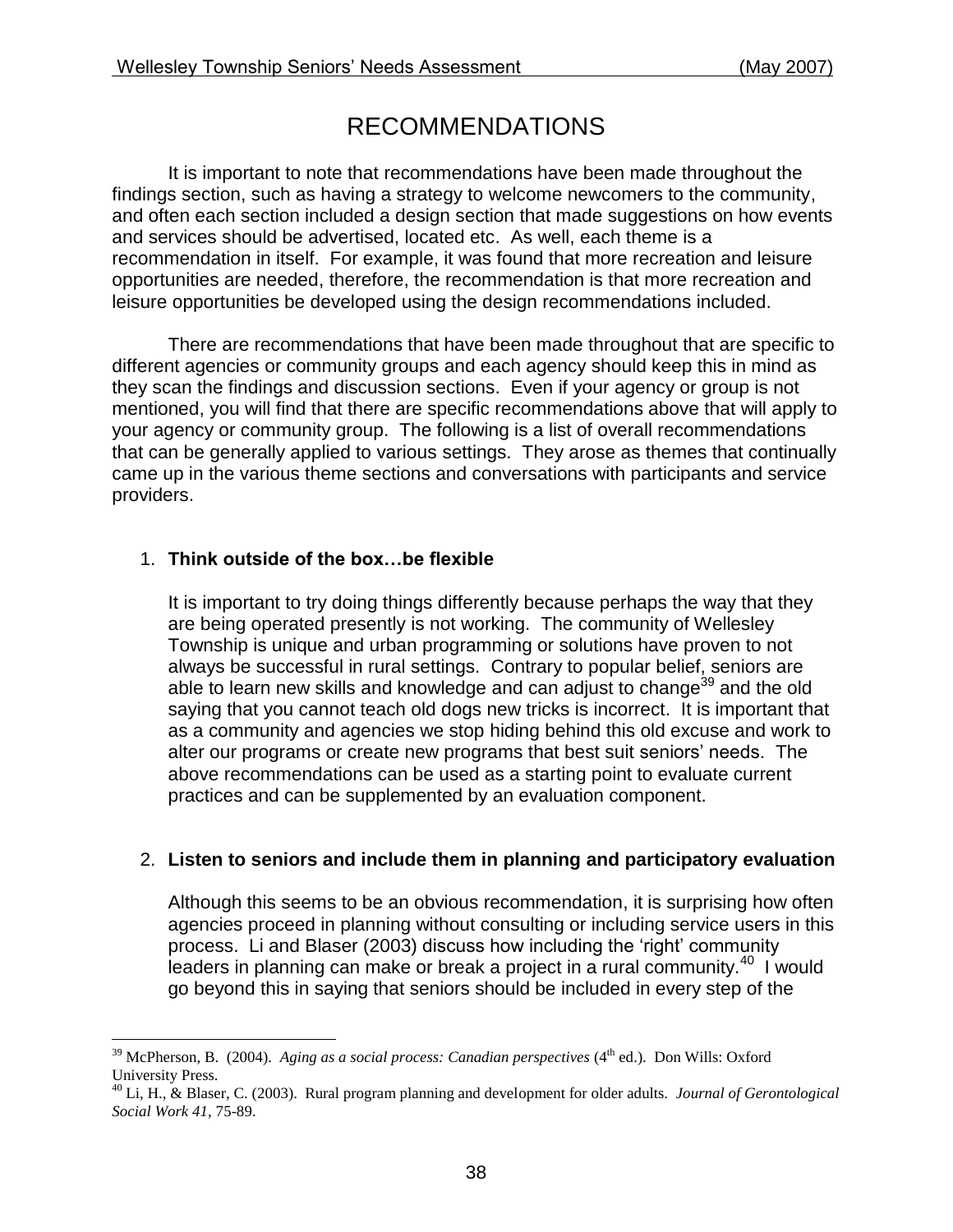process and not necessarily seniors that are leaders. Ask for seniors' feedback after a program session. Include a senior in the actual planning of the event.

It is important to garner client satisfaction and analyze your agency statistics to get a gauge of how your services are going and thus how they can be improved. This does not have to be a time consuming process just something that is built into practice to ensure a high quality of service is maintained. It could include small focus groups or surveys of clients and be done on an annual basis. This study is an example of a model of participatory evaluation. As seen in this study, seniors' perspectives are valuable and being involved in this process is empowering and increases the participants' commitment to implementing the recommendations.

### 3. **Work together**

 $\overline{a}$ 

As agencies and as a community it is necessary to work together and build upon existing resources. An excellent idea is to form a seniors' network for the township that works together on common issues and needs raised that affect seniors on a community level. Space could be shared, funds could be shared and ideas could be shared by this group. It has been found that the service integration model works well in rural communities. 41 Even some agency level issues could be addressed at an inter-agency level. As seen in this study, often there are commonalities that may exist within all agencies and what may be a barrier or issue for one agency may be occurring at the structural level rather than the individual agency level and the group could work together to advocate for a particular issue.

#### 4. **Be creative in promotion strategies and persistent with information dissemination**

According to participants in the study and outside research, people are not aware of what services available and events going on. In order to combat this, McKeague and Kaye (2003) suggest that each organization has a marketing strategy that is organization-wide (everyone within the agency is aware of the strategy and promotes the agency at all possible opportunities).<sup>42</sup> This could be applied to events as well. The marketing strategy does not have to be complicated, it just has to be an agency or event priority and be built upon the marketing premise that understanding the consumer is key to the success of the promotion. Try new ways of advertising to reach seniors using the design recommendations included in the Information Access and Awareness section

<sup>41</sup> Region of Waterloo, Public Health (2006, March). *Rural health: Focus on service access in Waterloo Region*. Waterloo: Miedema, J., & Zupko, B.

<sup>42</sup> McKeage, K., & Kaye, L. (2003). A rural perspective on marketing services to older adults. *Journal of Gerontological Social Work 41*, 91-120.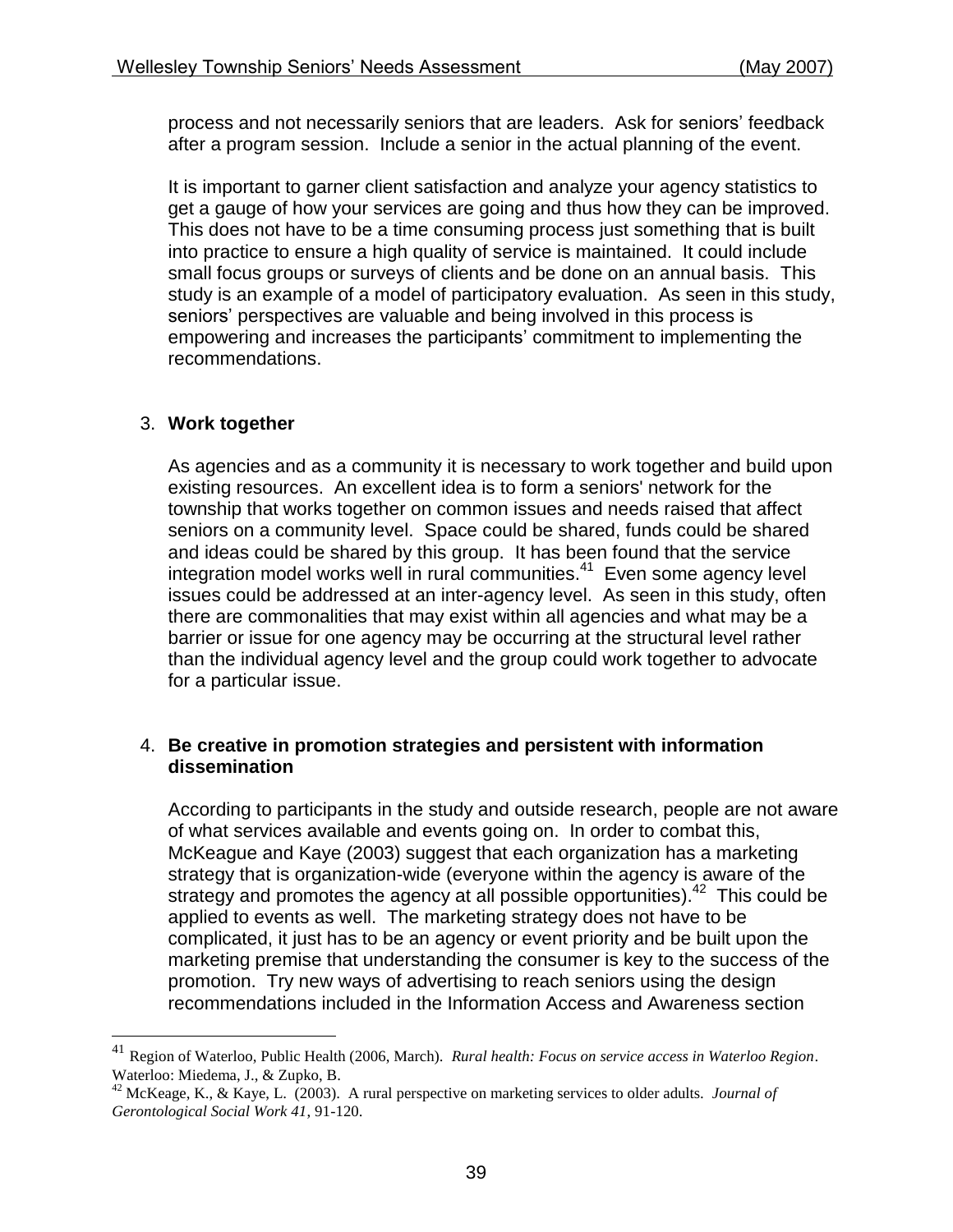and be sure to have a few senior consumers review your advertisements prior to their dissemination.

As service agencies are relatively new to the Township it is absolutely crucial that service providers be persistent in the dissemination of information. As evidenced in the study there are still misconceptions that exist about services and community members need to hear the information over and over again to clarify. It may take many strategies of dissemination and it will definitely take time to ensure that people are aware of the service and are able to access this information.